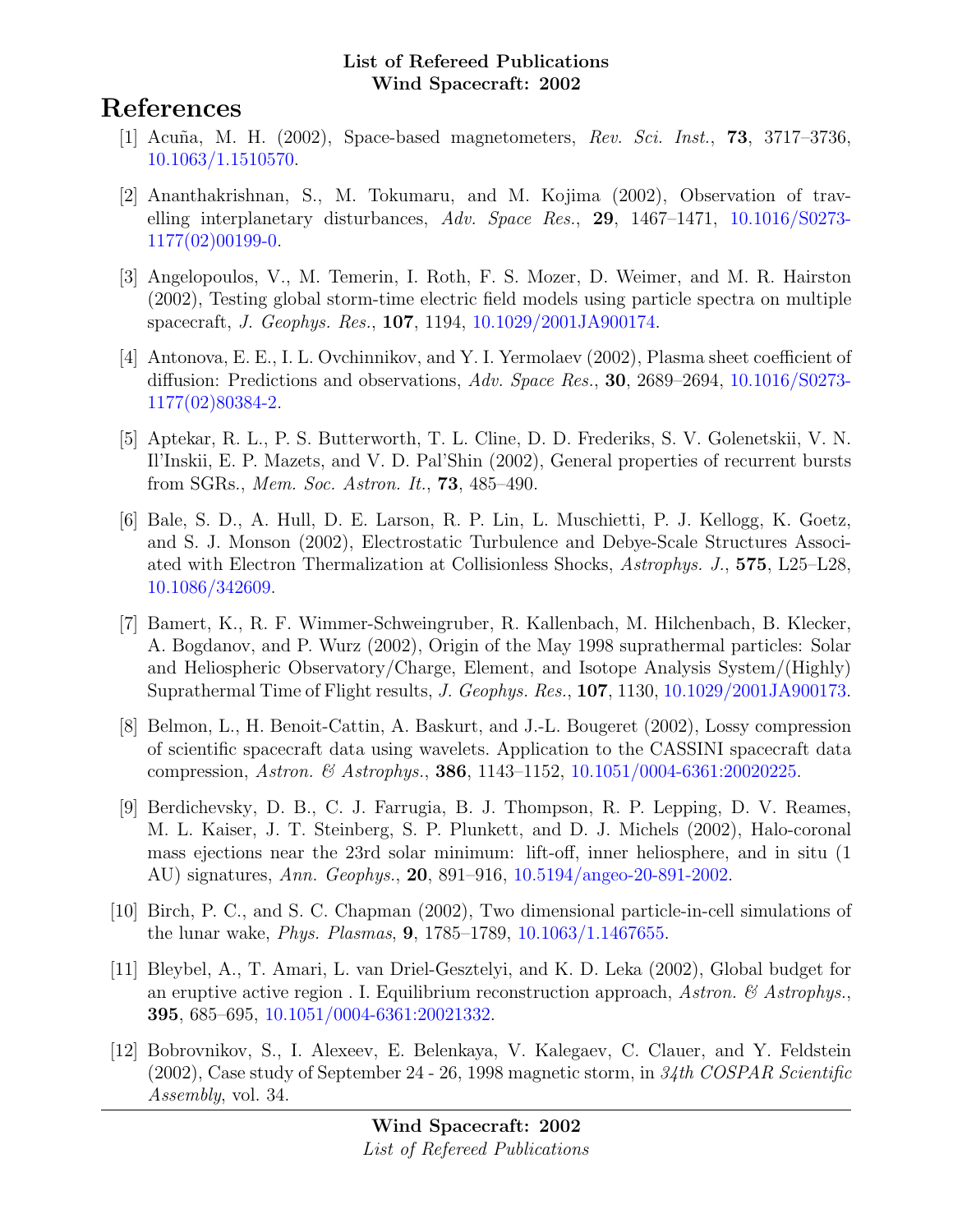- [13] Borodkova, N. L., A. G. Yahnin, K. Liou, J.-A. Sauvaud, A. O. Fedorov, V. N. Lutsenko, M. N. Nozdrachev, and A. A. Lyubchich (2002), Plasma sheet fast flows and auroral dynamics during substorm: a case study, Ann. Geophys., 20, 341–347, [10.5194/angeo-](http://dx.doi.org/10.5194/angeo-20-341-2002)[20-341-2002.](http://dx.doi.org/10.5194/angeo-20-341-2002)
- [14] Bouhram, M., N. Dubouloz, M. Malingre, J. R. Jasperse, R. Pottelette, C. Senior, D. Delcourt, C. W. Carlson, I. Roth, M. Berthomier, and J.-A. Sauvaud (2002), Ion outflow and associated perpendicular heating in the cusp observed by Interball Auroral Probe and Fast Auroral Snapshot, J. Geophys. Res., 107, 1023, [10.1029/2001JA000091.](http://dx.doi.org/10.1029/2001JA000091)
- [15] Brandt, J. C., M. Snow, Y. Yi, S. M. Larson, H. Mikuz, C. C. Petersen, and W. Liller (2002), Large-Scale Structures in Comet Hale-Bopp, Earth Moon and Planets, 90, 15–33, [10.1023/A:1021552031857.](http://dx.doi.org/10.1023/A:1021552031857)
- [16] Breen, A. R., P. Riley, A. J. Lazarus, A. Canals, R. A. Fallows, J. Linker, and Z. Mikic (2002), The solar wind at solar maximum: comparisons of EISCAT IPS and in situ observations, Ann. Geophys., 20, 1291–1309, [10.5194/angeo-20-1291-2002.](http://dx.doi.org/10.5194/angeo-20-1291-2002)
- [17] Brekke, P. (2002), Solar eruptions the effects on the Earth's environment, Highlights Astron., 12, 384–388.
- [18] Bühler, P., and L. Desorgher (2002), Relativistic electron enhancements, magnetic storms, and substorm activity, J. Atmos. Solar-Terr. Phys., 64, 593–599, [10.1016/S1364-](http://dx.doi.org/10.1016/S1364-6826(02)00017-2) [6826\(02\)00017-2.](http://dx.doi.org/10.1016/S1364-6826(02)00017-2)
- [19] Cane, H. V., W. C. Erickson, and N. P. Prestage (2002), Solar flares, type III radio bursts, coronal mass ejections, and energetic particles, J. Geophys. Res., 107(A10), 1315, [10.1029/2001JA000320.](http://dx.doi.org/10.1029/2001JA000320)
- [20] Castro Cerón, J. M., A. J. Castro-Tirado, J. Gorosabel, J. Hjorth, J. U. Fynbo, B. L. Jensen, H. Pedersen, M. I. Andersen, M. López-Corredoira, O. Suárez, Y. Grosdidier, J. Casares, D. Pérez-Ramírez, B. Milvang-Jensen, G. Mallén-Ornelas, A. Fruchter, J. Greiner, E. Pian, P. M. Vreeswijk, S. D. Barthelmy, T. Cline, F. Frontera, L. Kaper, S. Klose, C. Kouveliotou, D. H. Hartmann, K. Hurley, N. Masetti, E. Mazets, E. Palazzi, H. S. Park, E. Rol, I. Salamanca, N. Tanvir, J. I. Trombka, R. A. M. J. Wijers, G. G. Williams, and E. van den Heuvel (2002), The bright optical afterglow of the long GRB 001007, Astron. & Astrophys., 393, 445-451, [10.1051/0004-6361:20021010.](http://dx.doi.org/10.1051/0004-6361:20021010)
- [21] Chen, J., and T. A. Fritz (2002), Multiple spacecraft observations of energetic ions during a major geomagnetic storm, Adv. Space Res., **30**, 1749–1755, [10.1016/S0273-](http://dx.doi.org/10.1016/S0273-1177(02)00444-1) [1177\(02\)00444-1.](http://dx.doi.org/10.1016/S0273-1177(02)00444-1)
- [22] Cheng, C.-C., C. T. Russell, Y. F. Gao, and P. J. Chi (2002), On consecutive bursts of low-latitude Pi2 pulsations, J. Atmos. Solar-Terr. Phys., 64, 1809–1821, [10.1016/S1364-](http://dx.doi.org/10.1016/S1364-6826(02)00190-6) [6826\(02\)00190-6.](http://dx.doi.org/10.1016/S1364-6826(02)00190-6)
- [23] Cheng, C.-C., C. T. Russell, M. Connors, and P. J. Chi (2002), Relationship between multiple substorm onsets and the IMF: A case study, J. Geophys. Res., 107, 1289, [10.1029/2001JA007553.](http://dx.doi.org/10.1029/2001JA007553)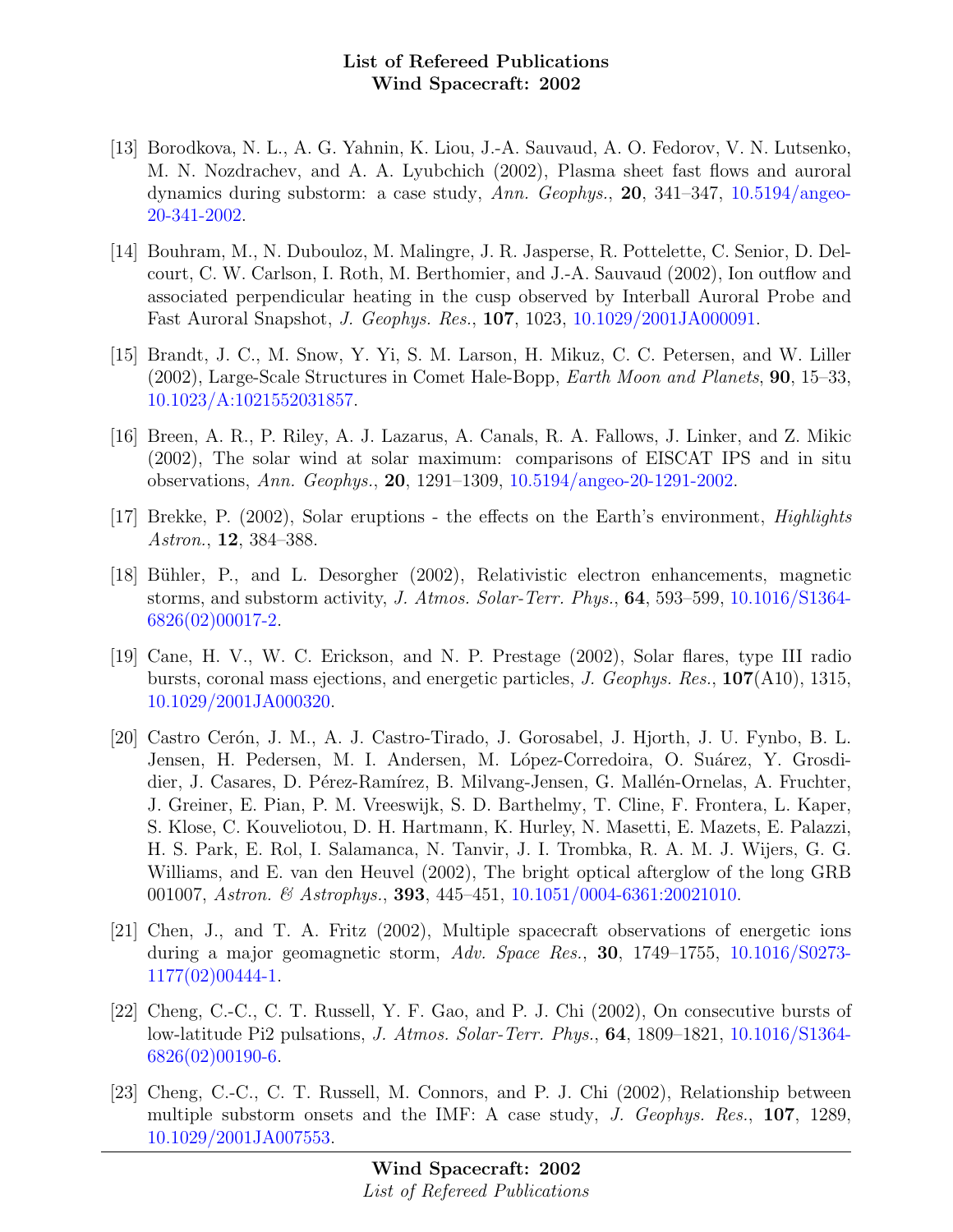- [24] Chisham, G., M. Pinnock, I. J. Coleman, M. R. Hairston, and A. D. M. Walker (2002), An unusual geometry of the ionospheric signature of the cusp: implications for magnetopause merging sites, Ann. Geophys., 20, 29–40, [10.5194/angeo-20-29-2002.](http://dx.doi.org/10.5194/angeo-20-29-2002)
- [25] Chisham, G., I. J. Coleman, M. P. Freeman, M. Pinnock, and M. Lester (2002), Ionospheric signatures of split reconnection X-lines during conditions of IMF  $B_z < 0$  and  $-B_{y} \sim -B_{z}$ : Evidence for the antiparallel merging hypothesis, *J. Geophys. Res.*, 107, 1323, [10.1029/2001JA009124.](http://dx.doi.org/10.1029/2001JA009124)
- [26] Cid, C., M. A. Hidalgo, T. Nieves-Chinchilla, J. Sequeiros, and A. F. Viñas (2002), Plasma and Magnetic Field Inside Magnetic Clouds: a Global Study, Solar Phys., 207, 187–198.
- [27] Claßen, H. T., and H. Aurass (2002), On the association between type II radio bursts and CMEs, *Astron.* & *Astrophys.*, **384**, 1098–1106, [10.1051/0004-6361:20020092.](http://dx.doi.org/10.1051/0004-6361:20020092)
- [28] Consolini, G., and T. Chang (2002), Complexity, magnetic field topology, criticality, and metastability in magnetotail dynamics, J. Atmos. Solar-Terr. Phys., 64, 541–549, [10.1016/S1364-6826\(02\)00011-1.](http://dx.doi.org/10.1016/S1364-6826(02)00011-1)
- [29] Cranmer, S. R. (2002), Coronal Holes and the High-Speed Solar Wind, Space Sci. Rev., 101, 229–294.
- [30] Cummings, A. C., E. C. Stone, and C. D. Steenberg (2002), Composition of Anomalous Cosmic Rays and Other Heliospheric Ions, Astrophys. J., 578, 194–210, [10.1086/342427.](http://dx.doi.org/10.1086/342427)
- [31] Dalin, P., G. Zastenker, K. Paularena, and J. Richardson (2002), The main features of solar wind plasma correlations of importance to space weather strategy, J. Atmos. Solar-Terr. Phys., 64, 737–742, [10.1016/S1364-6826\(02\)00035-4.](http://dx.doi.org/10.1016/S1364-6826(02)00035-4)
- [32] Dalin, P. A., G. N. Zastenker, K. I. Paularena, and J. D. Richardson (2002), A Survey of large, rapid solar wind dynamic pressure changes observed by Interball-1 and IMP 8, Ann. Geophys., 20, 293–299, [10.5194/angeo-20-293-2002.](http://dx.doi.org/10.5194/angeo-20-293-2002)
- [33] Dalin, P. A., G. N. Zastenker, and J. D. Richardson (2002), Orientation of Middle-Scale Structures in the Solar Wind Plasma, Cosmic Res., 40, 319–323.
- [34] Daly, E. J. (2002), Space weather: a brief review, in Solspa 2001, Proceedings of the Second Solar Cycle and Space Weather Euroconference, ESA Special Publication, vol. 477, edited by H. Sawaya-Lacoste, pp. D17+.
- [35] Dasso, S., D. Gómez, and C. H. Mandrini (2002), Ring current decay rates of magnetic storms: A statistical study from 1957 to 1998, J. Geophys. Res., 107, 1059, [10.1029/2000JA000430.](http://dx.doi.org/10.1029/2000JA000430)
- [36] Davies, J. A., T. K. Yeoman, I. J. Rae, S. E. Milan, M. Lester, M. Lockwood, and A. McWilliams (2002), Ground-based observations of the auroral zone and polar cap ionospheric responses to dayside transient reconnection, Ann. Geophys., 20, 781–794, [10.5194/angeo-20-781-2002.](http://dx.doi.org/10.5194/angeo-20-781-2002)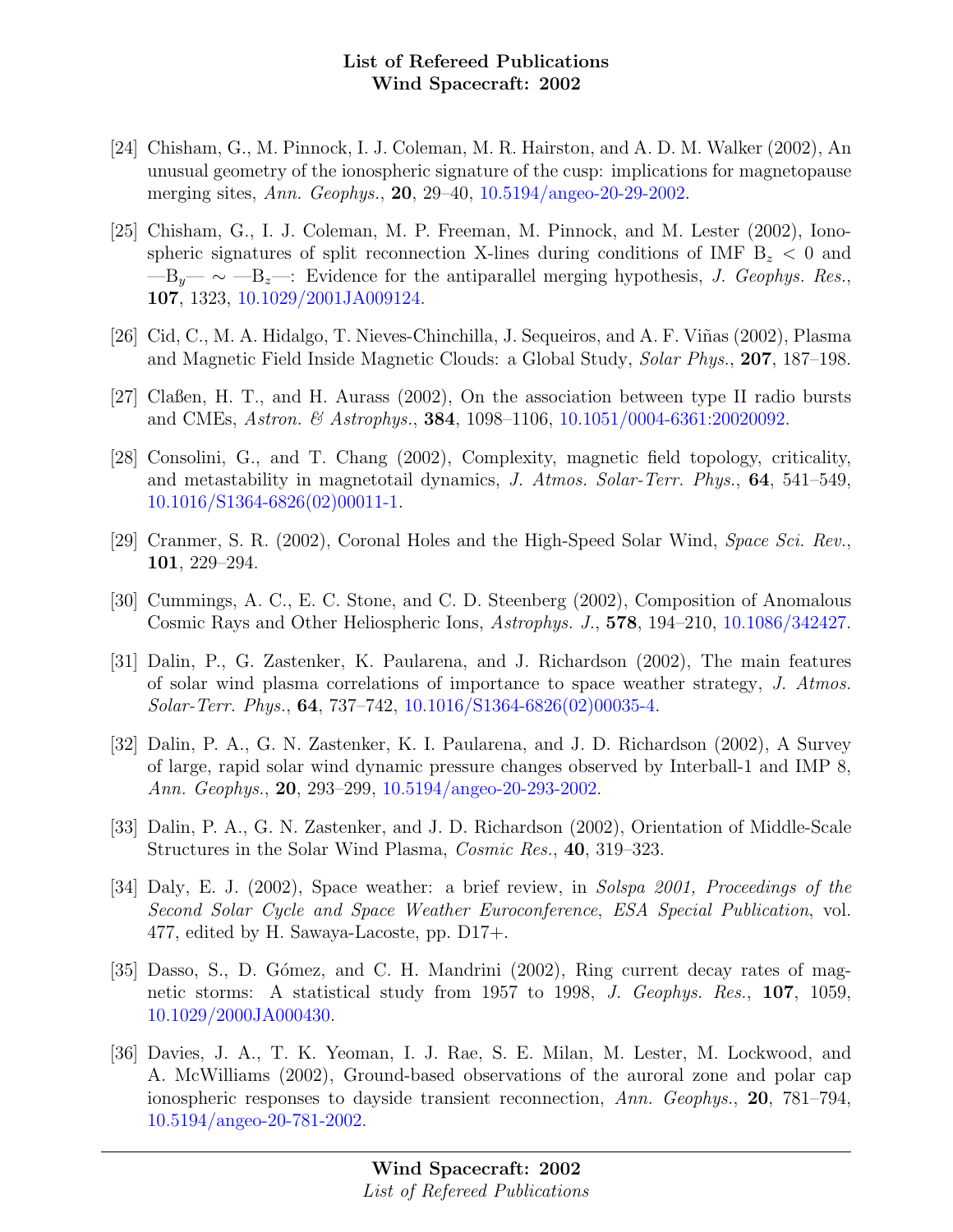- [37] del Pozo, C. F., P. J. S. Williams, N. J. Gazey, P. N. Smith, F. Honary, and M. Kosch (2002), Multi-instrument observations of the dynamics of auroral arcs: a case study, J. Atmos. Solar-Terr. Phys., 64, 1601–1616, [10.1016/S1364-6826\(02\)00083-4.](http://dx.doi.org/10.1016/S1364-6826(02)00083-4)
- [38] Démoulin, P., C. H. Mandrini, L. van Driel-Gesztelyi, B. J. Thompson, S. Plunkett, Z. Kovári, G. Aulanier, and A. Young (2002), What is the source of the magnetic helicity shed by CMEs? The long-term helicity budget of AR 7978, Astron.  $\mathcal{B}$  Astrophys., 382, 650–665, [10.1051/0004-6361:20011634.](http://dx.doi.org/10.1051/0004-6361:20011634)
- [39] Dryer, M. (2002), Application of the classical initial-boundary value problem to the Sunto-Earth's space weather disturbances: some results and statistics, in Solspa 2001, Proceedings of the Second Solar Cycle and Space Weather Euroconference, ESA Special Publication, vol. 477, edited by H. Sawaya-Lacoste, pp. 9–17.
- [40] Eriksson, S., J. W. Bonnell, L. G. Blomberg, R. E. Ergun, G. T. Marklund, and C. W. Carlson (2002), Lobe cell convection and field-aligned currents poleward of the region 1 current system, J. Geophys. Res., 107, 1185, [10.1029/2001JA005041.](http://dx.doi.org/10.1029/2001JA005041)
- [41] Fárnik, F., M. Karlický, H. Hudson, and T. Kosugi (2002), X-ray and radio observations in the initial development of an X-class solar flare, in From Solar Min to Max: Half a Solar Cycle with SOHO, ESA Special Publication, vol. 508, edited by A. Wilson, pp. 441–444.
- [42] Farrell, W. M., J. T. Steinberg, and A. C. Tribble (2002), Similarities in the Plasma Wake of the Moon and Space Shuttle, J. Spacecraft and Rockets, 39, 749–754, [10.2514/2.3874.](http://dx.doi.org/10.2514/2.3874)
- [43] Farrell, W. M., M. D. Desch, M. L. Kaiser, and K. Goetz (2002), The dominance of electron plasma waves near a reconnection X-line region, Geophys. Res. Lett., 29, 1902, [10.1029/2002GL014662.](http://dx.doi.org/10.1029/2002GL014662)
- [44] Farrugia, C. J., M. Popecki, E. Möbius, V. K. Jordanova, M. I. Desai, R. J. Fitzenreiter, K. W. Ogilvie, H. Matsui, S. Lepri, T. Zurbuchen, G. M. Mason, G. R. Lawrence, L. F. Burlaga, R. P. Lepping, J. R. Dwyer, and D. McComas (2002), Wind and ACE observations during the great flow of 1-4 May 1998: Relation to solar activity and implications for the magnetosphere, J. Geophys. Res., 107, 1240, [10.1029/2001JA000188.](http://dx.doi.org/10.1029/2001JA000188)
- [45] Fedorov, A., E. Budnik, and J.-A. Sauvaud (2002), On the origin of the high-latitude boundary layer, Adv. Space Res., 30, 2763–2770, [10.1016/S0273-1177\(02\)80406-9.](http://dx.doi.org/10.1016/S0273-1177(02)80406-9)
- [46] Fedorov, A., E. Budnik, and J.-A. Sauvaud (2002), Interconnection of high-latitude and low-latitude boundary layers when IMF  $B<sub>Y</sub>$  is dominant, Adv. Space Res., 30, 2771–2779, [10.1016/S0273-1177\(02\)80408-2.](http://dx.doi.org/10.1016/S0273-1177(02)80408-2)
- [47] Fillingim, M. O. (2002), Kinetic processes in the plasma sheet observed during auroral activity, Ph.D. thesis, University of Washington.
- [48] Frey, H. U., S. B. Mende, T. J. Immel, S. A. Fuselier, E. S. Claflin, J.-C. Gérard, and B. Hubert  $(2002)$ , Proton aurora in the cusp, J. Geophys. Res., **107**, 1091, [10.1029/2001JA900161.](http://dx.doi.org/10.1029/2001JA900161)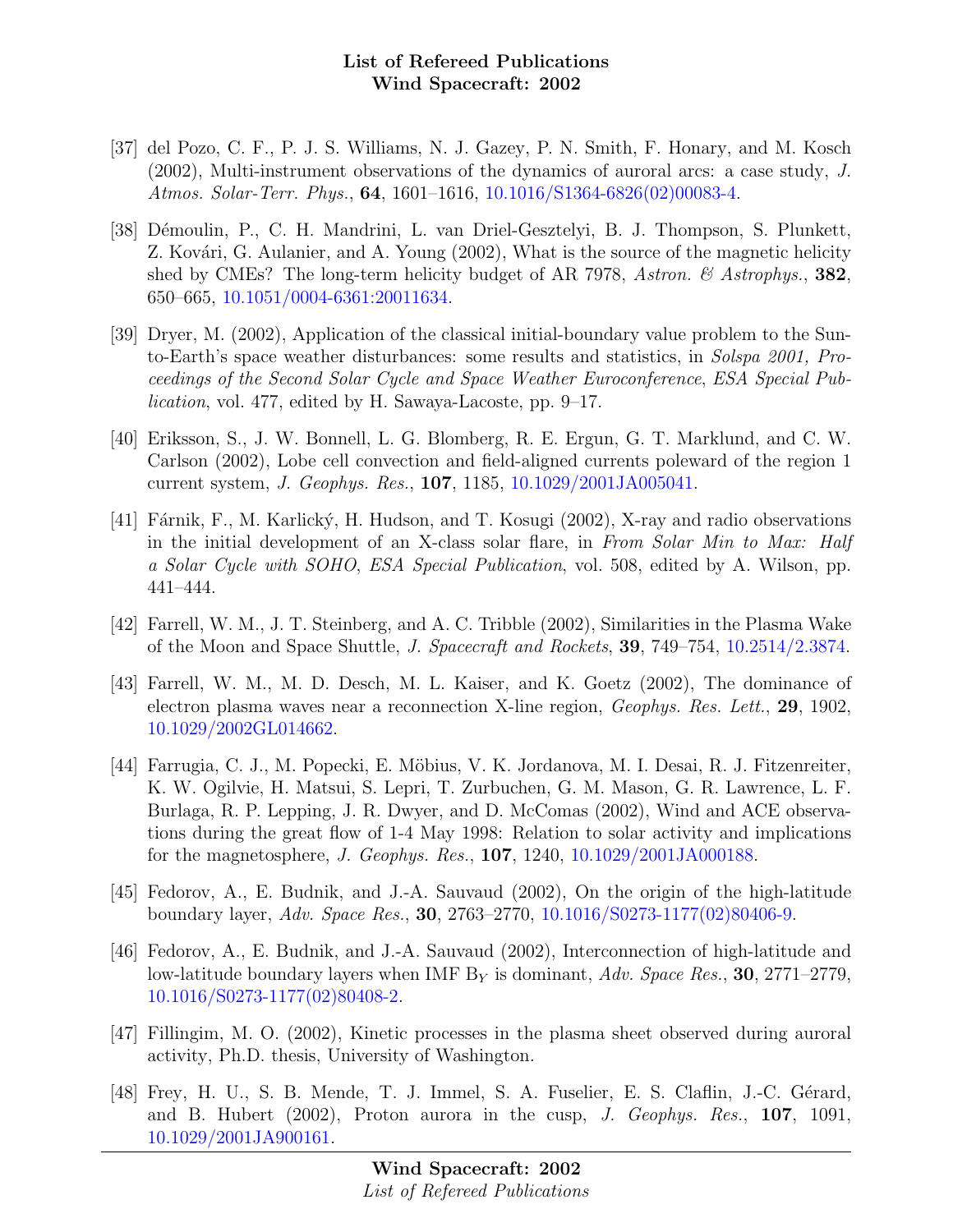- [49] Fuselier, S. A., J. H. Waite, L. A. Avanov, V. M. Smirnov, O. L. Vaisberg, G. Siscoe, and C. T. Russell (2002), Characteristics of magnetosheath plasma in the vicinity of the high-altitude cusp, *Planet. Space Sci.*, **50**, 559–566, [10.1016/S0032-0633\(02\)00035-1.](http://dx.doi.org/10.1016/S0032-0633(02)00035-1)
- [50] Fuselier, S. A., H. U. Frey, K. J. Trattner, S. B. Mende, and J. L. Burch (2002), Cusp aurora dependence on interplanetary magnetic field  $B_z$ , J. Geophys. Res., 107, 1111, [10.1029/2001JA900165.](http://dx.doi.org/10.1029/2001JA900165)
- [51] Fuselier, S. A., J. Berchem, K. J. Trattner, and R. Friedel (2002), Tracing ions in the cusp and low-latitude boundary layer using multispacecraft observations and a global MHD simulation, J. Geophys. Res., 107, 1226, [10.1029/2001JA000130.](http://dx.doi.org/10.1029/2001JA000130)
- [52] Gauld, J. K., T. K. Yeoman, J. A. Davies, S. E. Milan, and F. Honary (2002), SuperDARN radar HF propagation and absorption response to the substorm expansion phase, Ann. Geophys., 20, 1631–1645, [10.5194/angeo-20-1631-2002.](http://dx.doi.org/10.5194/angeo-20-1631-2002)
- [53] Goldstein, J., R. W. Spiro, P. H. Reiff, R. A. Wolf, B. R. Sandel, J. W. Freeman, and R. L. Lambour (2002), IMF-driven overshielding electric field and the origin of the plasmaspheric shoulder of May 24, 2000, Geophys. Res. Lett., 29, 1819, [10.1029/2001GL014534.](http://dx.doi.org/10.1029/2001GL014534)
- [54] Gómez-Herrero, R., M. D. Rodríguez-Frías, L. del Peral, R. Müller-Mellin, and H. Kunow (2002), SOHO/EPHIN observation of a multiple large solar energetic particles event in November 1997, Astroparticle Phys., 17, 1–12, [10.1016/S0927-6505\(01\)00136-0.](http://dx.doi.org/10.1016/S0927-6505(01)00136-0)
- [55] Gopalswamy, N. (2002), Interplanetary Radio Bursts, in American Astronomical Society Meeting Abstracts  $\#200$ , Bulletin of the American Astronomical Society, vol. 34, pp. 722–+.
- [56] Gopalswamy, N., and M. L. Kaiser (2002), Solar eruptions and long wavelength radio bursts: The 1997 May 12 event, Adv. Space Res., 29, 307–312, [10.1016/S0273-](http://dx.doi.org/10.1016/S0273-1177(01)00589-0) [1177\(01\)00589-0.](http://dx.doi.org/10.1016/S0273-1177(01)00589-0)
- [57] Gopalswamy, N., S. Yashiro, M. L. Kaiser, R. A. Howard, and J.-L. Bougeret (2002), Interplanetary radio emission due to interaction between two coronal mass ejections, Geophys. Res. Lett., 29, 1265, [10.1029/2001GL013606.](http://dx.doi.org/10.1029/2001GL013606)
- [58] Gopalswamy, N., S. Yashiro, G. Michałek, M. L. Kaiser, R. A. Howard, D. V. Reames, R. Leske, and T. von Rosenvinge (2002), Interacting Coronal Mass Ejections and Solar Energetic Particles, Astrophys. J., 572, L103–L107, [10.1086/341601.](http://dx.doi.org/10.1086/341601)
- [59] Grigorenko, E. E., A. Fedorov, and L. M. Zelenyi (2002), Statistical study of transient plasma structures in magnetotail lobes and plasma sheet boundary layer: Interball-1 observations, Ann. Geophys., 20, 329–340, [10.5194/angeo-20-329-2002.](http://dx.doi.org/10.5194/angeo-20-329-2002)
- [60] Grigorenko, E. E., A. O. Fedorov, and L. M. Zelenyi (2002), Statistical properties of beamlets in the Earth's magnetotail, Adv. Space Res., 30, 1809–1816, [10.1016/S0273-](http://dx.doi.org/10.1016/S0273-1177(02)00454-4) [1177\(02\)00454-4.](http://dx.doi.org/10.1016/S0273-1177(02)00454-4)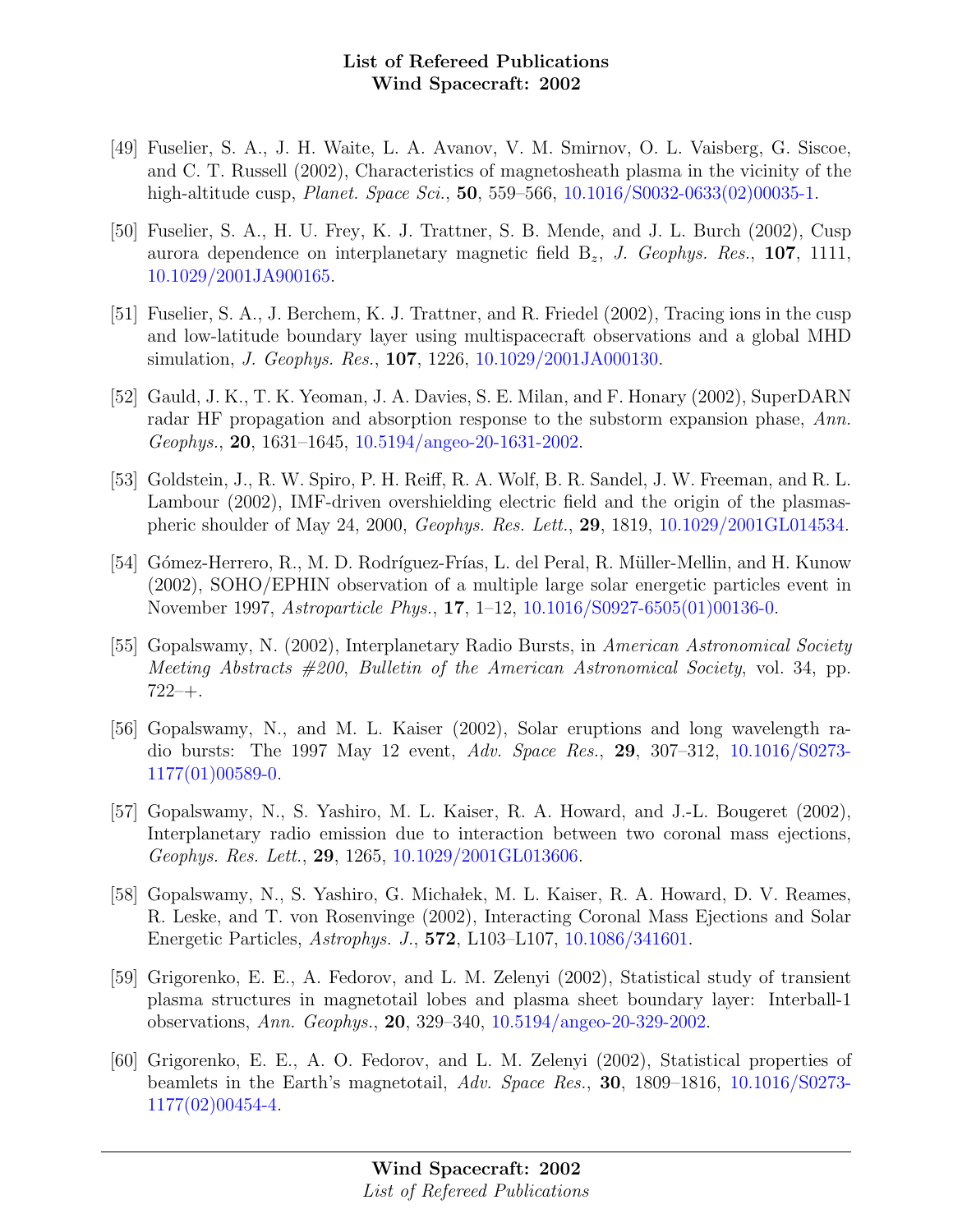- [61] Haggerty, D. K., and E. C. Roelof (2002), Impulsive Near-relativistic Solar Electron Events: Delayed Injection with Respect to Solar Electromagnetic Emission, Astrophys. J., 579, 841–853, [10.1086/342870.](http://dx.doi.org/10.1086/342870)
- [62] Halekas, J. S., D. L. Mitchell, R. P. Lin, L. L. Hood, M. H. Acuña, and A. B. Binder (2002), Evidence for negative charging of the lunar surface in shadow, Geophys. Res. Lett., 29, 1435, [10.1029/2001GL014428.](http://dx.doi.org/10.1029/2001GL014428)
- $[63]$  Hernanz, M., J. Gómez-Gomar, and J. José  $(2002)$ , The prompt gamma-ray emission of novae, New Astron. Rev., 46, 559–563, [10.1016/S1387-6473\(02\)00201-4.](http://dx.doi.org/10.1016/S1387-6473(02)00201-4)
- [64] Hidalgo, M. A., T. Nieves-Chinchilla, and C. Cid (2002), Elliptical cross-section model for the magnetic topology of magnetic clouds, Geophys. Res. Lett., 29(13), 1637, [10.1029/2001GL013875.](http://dx.doi.org/10.1029/2001GL013875)
- [65] Hillaris, A., G. P. Chernov, P. Zlobec, and C. Caroubalos (2002), An analysis of fine structures in the range 250 - 450 MHz in a radio burst September, 23, 1998, in Solar Variability: From Core to Outer Frontiers, ESA Special Publication, vol. 506, edited by A. Wilson, pp. 637–640.
- [66] Hnat, B., S. C. Chapman, G. Rowlands, N. W. Watkins, and W. M. Farrell (2002), Finite size scaling in the solar wind magnetic field energy density as seen by WIND, *Geophys*. Res. Lett., 29, 1446, [10.1029/2001GL014587.](http://dx.doi.org/10.1029/2001GL014587)
- [67] Hnat, B., S. C. Chapman, G. Rowlands, N. W. Watkins, and M. P. Freeman (2002), Scaling of solar wind  $\epsilon$  and the AU, AL and AE indices as seen by WIND, *Geophys. Res.* Lett., **29**, 2078, [10.1029/2002GL016054.](http://dx.doi.org/10.1029/2002GL016054)
- $[68]$  Hu, Q., and B. U. O. Sonnerup  $(2002)$ , Reconstruction of magnetic clouds in the solar wind: Orientations and configurations, J. Geophys. Res., 107, 1142, [10.1029/2001JA000293.](http://dx.doi.org/10.1029/2001JA000293)
- [69] Hurley, K., E. Berger, A. Castro-Tirado, J. M. Castro Cerón, T. Cline, M. Feroci, D. A. Frail, F. Frontera, N. Masetti, C. Guidorzi, E. Montanari, D. H. Hartmann, A. Henden, S. E. Levine, E. Mazets, S. Golenetskii, D. Frederiks, G. Morrison, A. Oksanen, M. Moilanen, H.-S. Park, P. A. Price, J. Prochaska, J. Trombka, and G. Williams (2002), Afterglow Upper Limits for Four Short-Duration, Hard Spectrum Gamma-Ray Bursts, Astrophys. J., 567, 447–453, [10.1086/338420.](http://dx.doi.org/10.1086/338420)
- [70] Huttunen, K. E. J., H. E. J. Koskinen, T. I. Pulkkinen, A. Pulkkinen, M. Palmroth, E. G. D. Reeves, and H. J. Singer (2002), April 2000 magnetic storm: Solar wind driver and magnetospheric response, J. Geophys. Res., 107, 1440, [10.1029/2001JA009154.](http://dx.doi.org/10.1029/2001JA009154)
- [71] Iles, R. H. A., A. N. Fazakerley, A. D. Johnstone, N. P. Meredith, and P. B¨uhler (2002), The relativistic electron response in the outer radiation belt during magnetic storms, Ann. Geophys., 20, 957–965, [10.5194/angeo-20-957-2002.](http://dx.doi.org/10.5194/angeo-20-957-2002)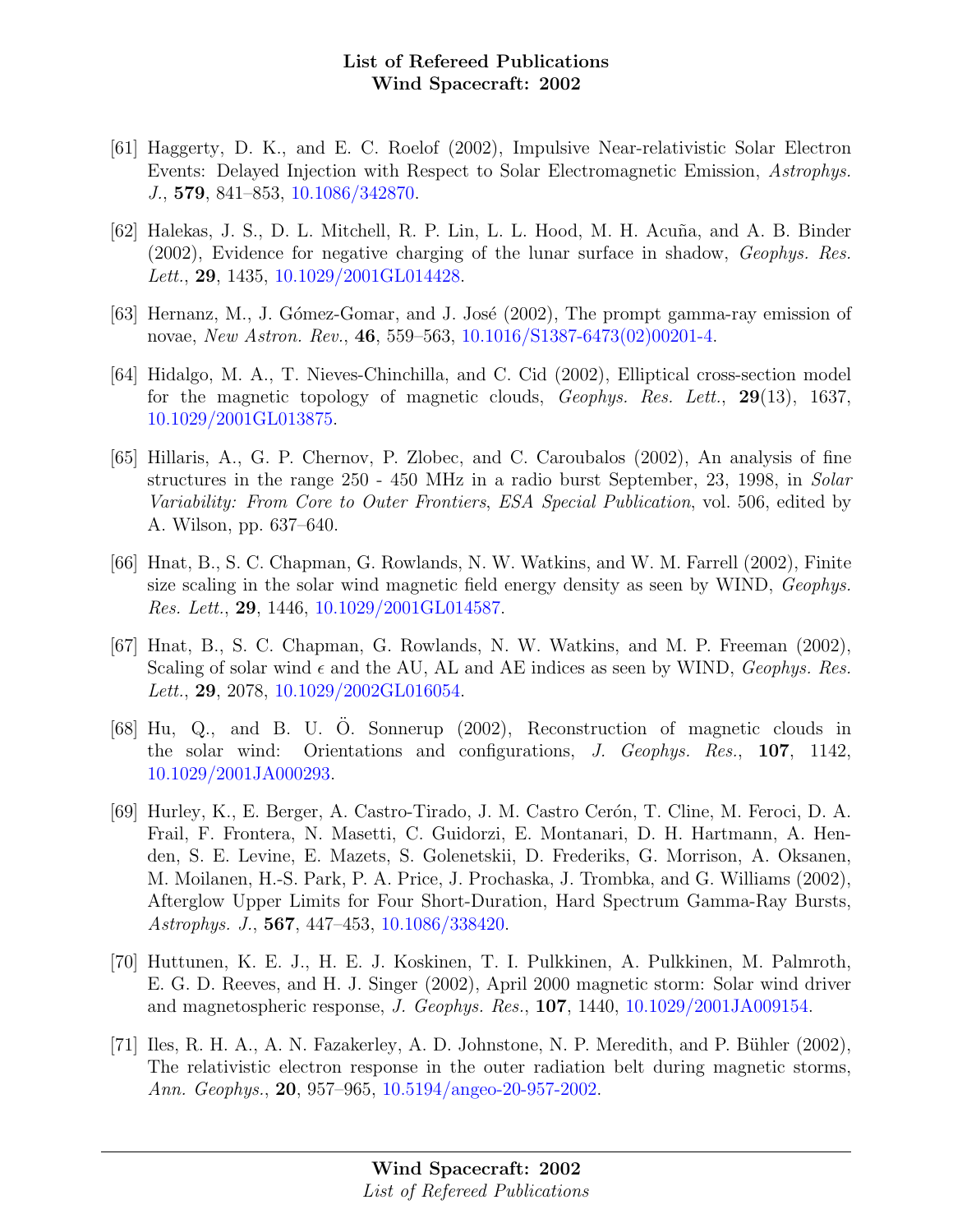- [72] Jakowski, N., S. Heise, A. Wehrenpfennig, S. Schlüter, and R. Reimer (2002), GPS/GLONASS-based TEC measurements as a contributor for space weather forecast, J. Atmos. Solar-Terr. Phys., 64, 729–735, [10.1016/S1364-6826\(02\)00034-2.](http://dx.doi.org/10.1016/S1364-6826(02)00034-2)
- [73] Jayachandran, P. T., J. W. MacDougall, D. R. Moorcroft, J.-P. St-Maurice, K. Liou, and P. T. Newell (2002), Substorm onset location and the equatorward boundary of the proton auroral oval, Geophys. Res. Lett., 29, 2159, [10.1029/2002GL015484.](http://dx.doi.org/10.1029/2002GL015484)
- [74] Jurac, S., J. C. Kasper, J. D. Richardson, and A. J. Lazarus (2002), Geomagnetic disturbances and their relationship to Interplanetary shock parameters, Geophys. Res. Lett., 29, 1463, [10.1029/2001GL014034.](http://dx.doi.org/10.1029/2001GL014034)
- [75] Kasper, J. C. (2002), Solar wind plasma: Kinetic properties and micro- instabilities, Ph.D. thesis, MASSACHUSETTS INSTITUTE OF TECHNOLOGY.
- [76] Kasper, J. C., A. J. Lazarus, and S. P. Gary (2002), Wind/SWE observations of firehose constraint on solar wind proton temperature anisotropy, Geophys. Res. Lett., 29, 1839, [10.1029/2002GL015128.](http://dx.doi.org/10.1029/2002GL015128)
- [77] Kawano, H., G. Le, C. T. Russell, G. Rostoker, M. J. Brittnacher, and G. K. Parks (2002), Substorm-time magnetic field perturbations in the polar magnetosphere: POLAR observations, Earth, Planets, and Space, 54, 963–971.
- [78] Kepko, L., H. E. Spence, and H. J. Singer (2002), ULF waves in the solar wind as direct drivers of magnetospheric pulsations, *Geophys. Res. Lett.*, 29, 1197, [10.1029/2001GL014405.](http://dx.doi.org/10.1029/2001GL014405)
- [79] Kim, K.-H., N. Lin, C. A. Cattell, Y. Song, and D.-H. Lee (2002), Evidence for component merging near the subsolar magnetopause: Geotail observations, Geophys. Res. Lett., 29, 1080, [10.1029/2001GL014636.](http://dx.doi.org/10.1029/2001GL014636)
- [80] Kim, K.-H., C. A. Cattell, D.-H. Lee, K. Takahashi, K. Yumoto, K. Shiokawa, F. S. Mozer, and M. Andre (2002), Magnetospheric responses to sudden and quasiperiodic solar wind variations, J. Geophys. Res., 107, 1406, [10.1029/2002JA009342.](http://dx.doi.org/10.1029/2002JA009342)
- [81] Klassen, A., V. Bothmer, G. Mann, M. J. Reiner, S. Krucker, A. Vourlidas, and H. Kunow (2002), Solar energetic electron events and coronal shocks, Astron.  $\mathscr B$  Astrophys., 385, 1078–1088, [10.1051/0004-6361:20020205.](http://dx.doi.org/10.1051/0004-6361:20020205)
- [82] Kleimenova, N. G., O. V. Kozyreva, K. Kauristie, J. Manninen, and A. Ranta (2002), Case studies on the dynamics of Pi3 geomagnetic and riometer pulsations during auroral activations, Ann. Geophys., 20, 151–159, [10.5194/angeo-20-151-2002.](http://dx.doi.org/10.5194/angeo-20-151-2002)
- [83] Kotova, G. A., V. V. Bezrukikh, M. I. Verigin, and L. A. Lezhen (2002), Temperature and density variations in the dusk and dawn plasmasphere as observed by interball tail in 1999 - 2000, Adv. Space Res., **30**, 1831–1834, [10.1016/S0273-1177\(02\)00458-1.](http://dx.doi.org/10.1016/S0273-1177(02)00458-1)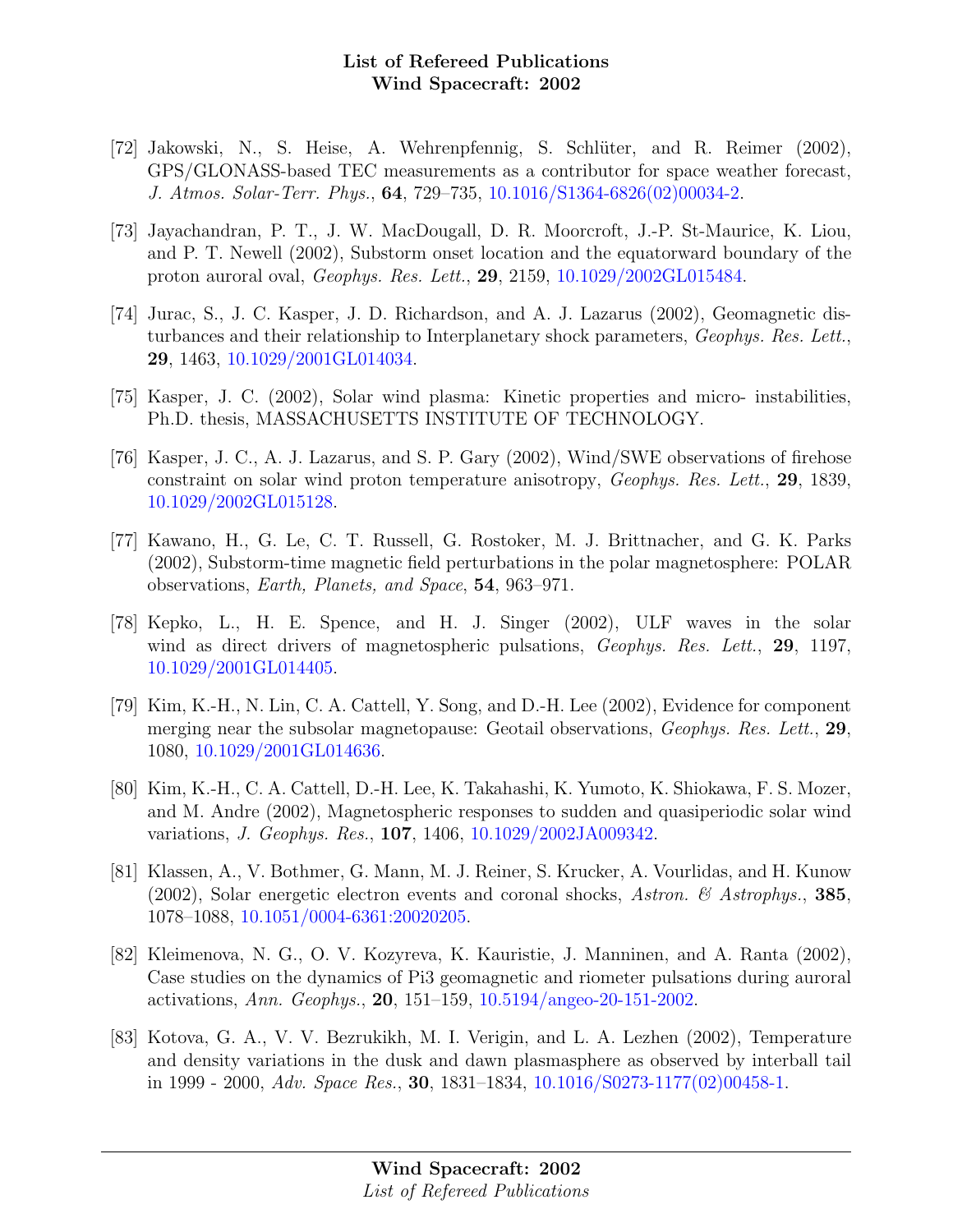- [84] Kotova, G. A., V. V. Bezrukikh, M. I. Verigin, L. A. Lezhen, and N. A. Barabanov (2002), Interball 1/alpha 3 cold plasma measurements in the evening plasmasphere: Quite and disturbed magnetic conditions, Adv. Space Res., 30, 2313–2318, [10.1016/S0273-](http://dx.doi.org/10.1016/S0273-1177(02)80256-3) [1177\(02\)80256-3.](http://dx.doi.org/10.1016/S0273-1177(02)80256-3)
- [85] Krucker, S., and R. P. Lin (2002), Relative Timing and Spectra of Solar Flare Hard X-ray Sources, Solar Phys., 210, 229–243, [10.1023/A:1022469902940.](http://dx.doi.org/10.1023/A:1022469902940)
- [86] Krucker, S., R. P. Lin, A. Caspi, H. Hudson, R. S. Schwartz, C. M. Johns-Krull, and RHESSI Team (2002), Imaging Spectroscopy of the February 20, 2002 flare: RHESSI Observations, in American Astronomical Society Meeting Abstracts #200, Bulletin of the American Astronomical Society, vol. 34, pp. 776–+.
- [87] Kuril'chik, V. N., and V. S. Prokudina (2002), Investigation of Long-Wave Radio Bursts from Interball-1 Satellite Observations, Cosmic Res., 40, 25–31.
- [88] Lacombe, C., C. Salem, A. Mangeney, D. Hubert, C. Perche, J.-L. Bougeret, P. J. Kellogg, and J.-M. Bosqued (2002), Evidence for the interplanetary electric potential? WIND observations of electrostatic fluctuations, Ann. Geophys., 20, 609–618, [10.5194/angeo-20-](http://dx.doi.org/10.5194/angeo-20-609-2002) [609-2002.](http://dx.doi.org/10.5194/angeo-20-609-2002)
- [89] Lazarus, A. J. (2002), MO and DA on the SWIE Instrument on the Wind Spacecraft, NASA STI/Recon Technical Report N, 26, 68,960-+.
- [90] Leamon, R. J., R. C. Canfield, and A. A. Pevtsov (2002), Properties of magnetic clouds and geomagnetic storms associated with eruption of coronal sigmoids, J. Geophys. Res., 107, 1234, [10.1029/2001JA000313.](http://dx.doi.org/10.1029/2001JA000313)
- [91] Lin, R. P., and Rhessi Team (2002), RHESSE observations of particle acceleration in solar flares, in Solar Variability: From Core to Outer Frontiers, ESA Special Publication, vol. 506, edited by A. Wilson, pp. 1035–1044.
- [92] Lin, R. P., B. R. Dennis, G. J. Hurford, D. M. Smith, A. Zehnder, P. R. Harvey, D. W. Curtis, D. Pankow, P. Turin, M. Bester, A. Csillaghy, M. Lewis, N. Madden, H. F. van Beek, M. Appleby, T. Raudorf, J. McTiernan, R. Ramaty, E. Schmahl, R. Schwartz, S. Krucker, R. Abiad, T. Quinn, P. Berg, M. Hashii, R. Sterling, R. Jackson, R. Pratt, R. D. Campbell, D. Malone, D. Landis, C. P. Barrington-Leigh, S. Slassi-Sennou, C. Cork, D. Clark, D. Amato, L. Orwig, R. Boyle, I. S. Banks, K. Shirey, A. K. Tolbert, D. Zarro, F. Snow, K. Thomsen, R. Henneck, A. McHedlishvili, P. Ming, M. Fivian, J. Jordan, R. Wanner, J. Crubb, J. Preble, M. Matranga, A. Benz, H. Hudson, R. C. Canfield, G. D. Holman, C. Crannell, T. Kosugi, A. G. Emslie, N. Vilmer, J. C. Brown, C. Johns-Krull, M. Aschwanden, T. Metcalf, and A. Conway (2002), The Reuven Ramaty High-Energy Solar Spectroscopic Imager (RHESSI), Solar Phys., 210, 3–32, [10.1023/A:1022428818870.](http://dx.doi.org/10.1023/A:1022428818870)
- [93] Liou, K., C.-C. Wu, R. P. Lepping, P. T. Newell, and C.-I. Meng (2002), Midday subauroral patches (MSPs) associated with interplanetary shocks, Geophys. Res. Lett., 29, 1771, [10.1029/2001GL014182.](http://dx.doi.org/10.1029/2001GL014182)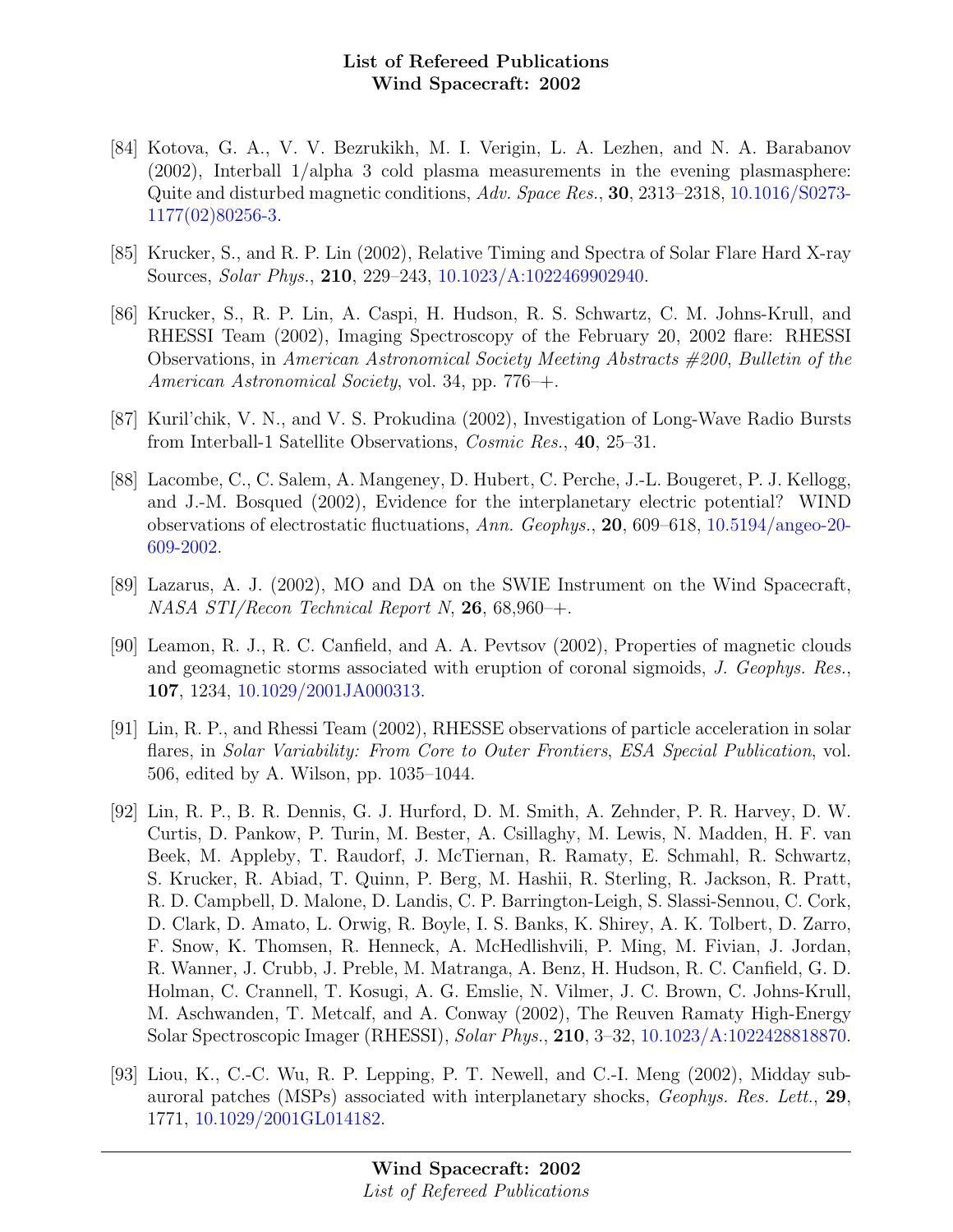- [94] Lisse, C., and D. J. Christian (2002), Cometary X-rays the EUVE Photometric Legacy, in Continuing the Challenge of EUV Astronomy: Current Analysis and Prospects for the Future, Astronomical Society of the Pacific Conference Series, vol. 264, edited by S. B. Howell, J. Dupuis, D. Golombek, F. M. Walter, & J. Cullison , pp. 254–+.
- [95] Lisse, C. M. (2002), Cometary X-ray Emission: the View After the First Chandra Observations, in The High Energy Universe at Sharp Focus: Chandra Science, Astronomical Society of the Pacific Conference Series, vol. 262, edited by E. M. Schlegel & S. D. Vrtilek, pp. 3–+.
- [96] Luoni, M. L., C. H. Mandrini, P. Démoulin, L. van Driel-Gesztelyi, and M. C. López Fuentes (2002), Relation between the coronal magnetic helicity to the helicity in interplanetary magnetic clouds, Boletin de la Asociacion Argentina de Astronomia La Plata Argentina, 45, 20–21.
- [97] Ma, S. Y., H. T. Cai, H. X. Liu, K. Schlegel, and G. Lu (2002), Positive storm effects in the dayside polar ionospheric F-region observed by EISCAT and ESR during the magnetic storm of 15 May 1997, Ann. Geophys., 20, 1377–1384, [10.5194/angeo-20-1377-2002.](http://dx.doi.org/10.5194/angeo-20-1377-2002)
- [98] Maeda, S., S. Nozawa, M. Sugino, H. Fujiwara, and M. Suzuki (2002), Ion and neutral temperature distributions in the E-region observed by the EISCAT Tromsø and Svalbard radars, Ann. Geophys., 20, 1415–1427, [10.5194/angeo-20-1415-2002.](http://dx.doi.org/10.5194/angeo-20-1415-2002)
- [99] Magdalenić, J., B. Vršnak, and H. Aurass (2002), Solar type II radio bursts: emission from shock segments with a collapsing trap geometry?, in Solar Variability: From Core to Outer Frontiers, ESA Special Publication, vol. 506, edited by A. Wilson, pp. 335–338.
- [100] Mall, U., and N. Borisov (2002), On the creation of electric fields around the moon applications to remote sensing of electric conductivities, Adv. Space Res., 30, 1883–1888, [10.1016/S0273-1177\(02\)00492-1.](http://dx.doi.org/10.1016/S0273-1177(02)00492-1)
- [101] Mall, U., S. Christon, E. Kirsch, and G. Gloeckler (2002), On the solar cycle dependence of the  $N^+/O^+$  content in the magnetosphere and its relation to atomic N and O in the Earth's exosphere, Geophys. Res. Lett., 29, 1593, [10.1029/2001GL013957.](http://dx.doi.org/10.1029/2001GL013957)
- [102] Mancuso, S., J. C. Raymond, J. Kohl, Y.-K. Ko, M. Uzzo, and R. Wu (2002), UVCS/SOHO observations of a CME-driven shock: Consequences on ion heating mechanisms behind a coronal shock, Astron. & Astrophys., 383, 267–274,  $10.1051/0004$ -[6361:20011721.](http://dx.doi.org/10.1051/0004-6361:20011721)
- [103] Mann, G., H. T. Classen, E. Keppler, and E. C. Roelof (2002), On electron acceleration at CIR related shock waves, Astron. & Astrophys., **391**, 749–756, [10.1051/0004-](http://dx.doi.org/10.1051/0004-6361:20020866) [6361:20020866.](http://dx.doi.org/10.1051/0004-6361:20020866)
- [104] Manninen, J., N. G. Kleimenova, O. V. Kozyreva, and A. Ranta (2002), High-latitude geomagnetic pulsation response to the passage of the front edge of the interplanetary magnetic cloud of January 10, 1997, J. Atmos. Solar-Terr. Phys., 64, 1855–1864, [10.1016/S1364-6826\(02\)00188-8.](http://dx.doi.org/10.1016/S1364-6826(02)00188-8)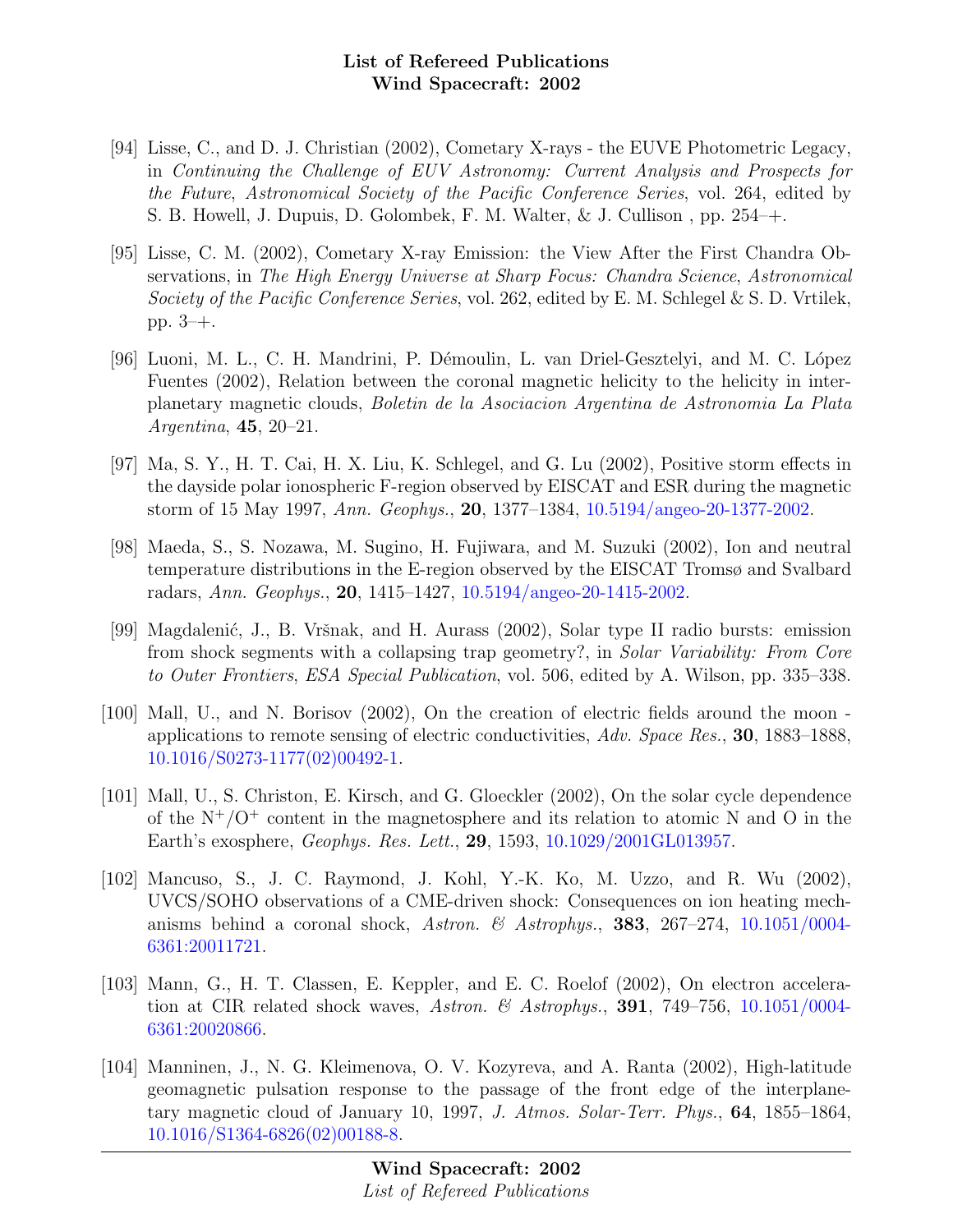- [105] Manuel, O., and A. Katragada (2002), The Sun's origin and composition: implications from meteorite studies, in Asteroids, Comets, and Meteors: ACM 2002, ESA Special Publication, vol. 500, edited by B. Warmbein, pp. 787–790.
- [106] Marsden, R. G. (2002), The rising phase of solar cycle 23 as seen by Ulysses, Adv. Space Res., 29, 401–409, [10.1016/S0273-1177\(01\)00603-2.](http://dx.doi.org/10.1016/S0273-1177(01)00603-2)
- [107] Massetti, S., S. Orsini, M. Candidi, and K. Kauristie (2002), Dayside pulsed aurora intensifications, observed by ITACA during constant interplanetary magnetic field B<sub>z</sub>  $\sim$ 0 and  $B_y \ll 0$ , *J. Geophys. Res.*, **107**, 1255, [10.1029/2001JA009204.](http://dx.doi.org/10.1029/2001JA009204)
- [108] Matsui, H., C. J. Farrugia, and R. B. Torbert (2002), Wind-ACE solar wind correlations, 1999: An approach through spectral analysis, J. Geophys. Res., 107, 1355, [10.1029/2002JA009251.](http://dx.doi.org/10.1029/2002JA009251)
- [109] Matthaeus, W. H., P. Dmitruk, and L. J. Milano (2002), Mini-conference on plasma turbulence in the corona, heliosphere and interstellar medium, Phys. Plasmas, 9, 2440– 2445, [10.1063/1.1463067.](http://dx.doi.org/10.1063/1.1463067)
- [110] Mazets, E. P., R. L. Aptekar, D. D. Frederiks, S. V. Golenetskii, V. N. Il'inskii, V. D. Palshin, T. L. Cline, and P. S. Butterworth (2002), Konus catalog of short GRBs, ArXiv Astrophysics e-prints.
- [111] McDonald, F. B., B. Klecker, R. E. McGuire, and D. V. Reames (2002), Relative recovery of galactic and anomalous cosmic rays at 1 AU: Further evidence for modulation in the heliosheath, *J. Geophys. Res.*, **107**, 1156, [10.1029/2001JA000206.](http://dx.doi.org/10.1029/2001JA000206)
- [112] McKenna-Lawlor, S. M. P., M. Dryer, Z. Smith, K. Kecskemety, C. D. Fry, W. Sun, C. S. Deehr, D. Berdichevsky, K. Kudela, and G. Zastenker (2002), Arrival times of Flare/Halo CME associated shocks at the Earth: comparison of the predictions of three numerical models with these observations, Ann. Geophys., 20, 917–935, [10.5194/angeo-20-917-2002.](http://dx.doi.org/10.5194/angeo-20-917-2002)
- [113] Merka, J., J. Safránková, and Z. Nemecek (2002), Cusp-like plasma in high altitudes: a statistical study of the width and location of the cusp from Magion-4, Ann. Geophys., 20, 311–320, [10.5194/angeo-20-311-2002.](http://dx.doi.org/10.5194/angeo-20-311-2002)
- [114] Meziane, K., A. J. Hull, A. M. Hamza, and R. P. Lin (2002), On the bow shock  $\theta_{Bn}$ dependence of upstream 70 keV to 2 MeV ion fluxes, J. Geophys. Res., 107, 1243, [10.1029/2001JA005012.](http://dx.doi.org/10.1029/2001JA005012)
- [115] Michalek, G., and R. Zaczkowski (2002), Correlation between the onset times of CMEs and type III radio bursts, in Solar Variability: From Core to Outer Frontiers, ESA Special Publication, vol. 506, edited by A. Wilson, pp. 185–188.
- [116] Michalek, G., N. Gopalswamy, M. Reiner, S. Yashiro, M. L. Kaiser, and R. A. Howard (2002), Estimation of projection effect of CMEs from the onset time of shock-associated type III radio burst, in From Solar Min to Max: Half a Solar Cycle with SOHO, ESA Special Publication, vol. 508, edited by A. Wilson, pp. 449–452.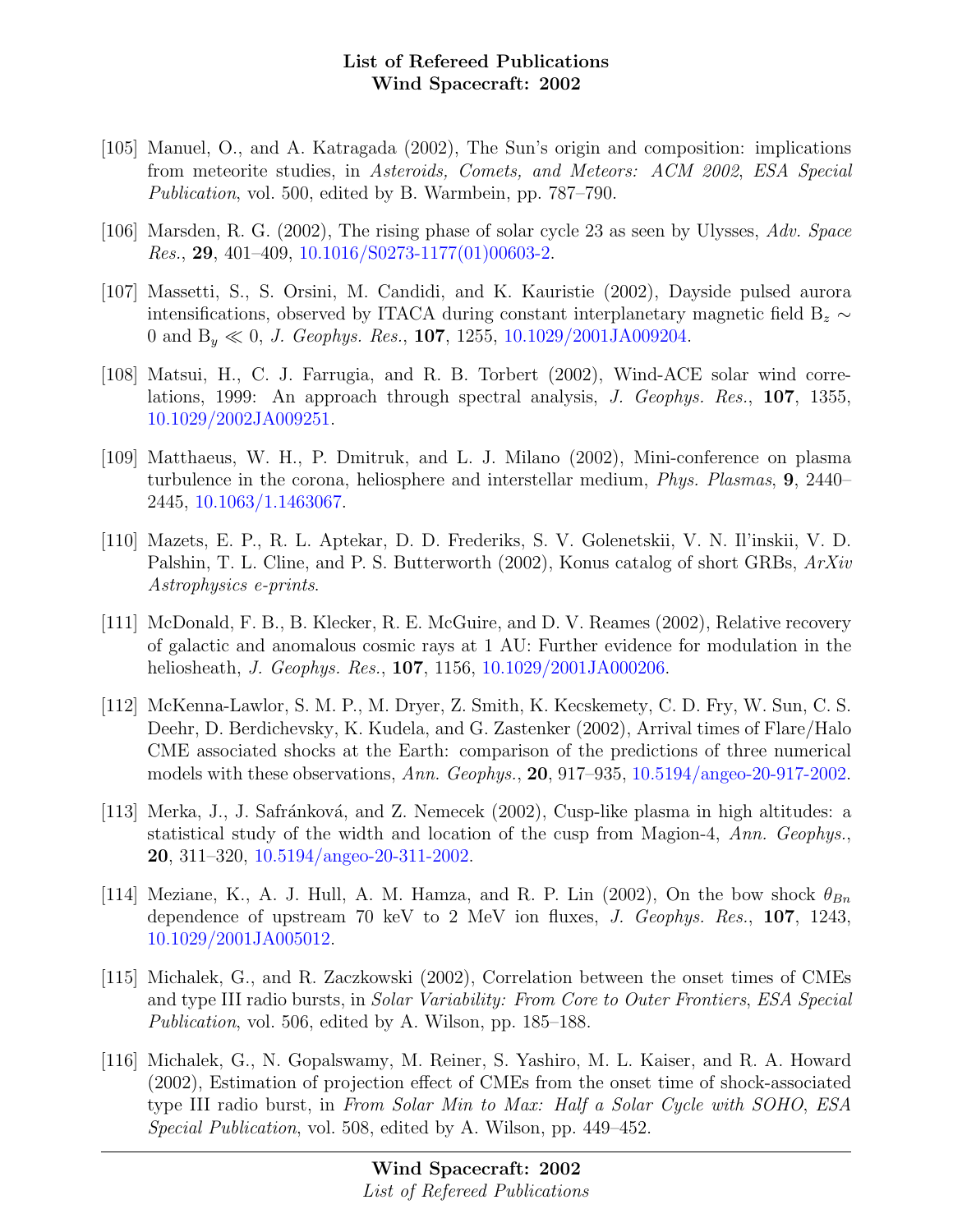- [117] Milan, S. E., M. Lester, and T. K. Yeoman (2002), HF radar polar patch formation revisited: summer and winter variations in dayside plasma structuring, Ann. Geophys., 20, 487–499, [10.5194/angeo-20-487-2002.](http://dx.doi.org/10.5194/angeo-20-487-2002)
- [118] Mühlbachler, S., C. J. Farrugia, H. K. Biernat, R. B. Torbert, and V. S. Semenov (2002), Geostationary magnetic field signatures of erosion: Wind-Goes observations, in Solspa 2001, Proceedings of the Second Solar Cycle and Space Weather Euroconference, ESA Special Publication, vol. 477, edited by H. Sawaya-Lacoste, pp. 459–462.
- [119] Munsami, V., M. Pinnock, and A. S. Rodger (2002), HF radar observation of fieldaligned currents associated with quiet time transient flow bursts in the magnetosphere, J. Geophys. Res., 107, 1232, [10.1029/2001JA000185.](http://dx.doi.org/10.1029/2001JA000185)
- [120] Nakagawa, T., and A. Matsuoka (2002), NOZOMI observation of the interplanetary mag-netic field in 1998, Adv. Space Res., 29, 427-432, [10.1016/S0273-1177\(01\)00607-X.](http://dx.doi.org/10.1016/S0273-1177(01)00607-X)
- [121] Nikolaeva, N. S., G. N. Zastenker, and N. L. Borodkova (2002), Verification of the Accuracy of the Magnetopause Empirical Models Using the INTERBALL-1 Satellite Data, Cosmic Res., 40, 324–334.
- [122] Nikolaeva, N. S., G. N. Zastenker, N. L. Borodkova, S. A. Romanov, and M. N. Nozdrachev (2002), The magnetopause location as observed by the INTERBALL-1 satellite, Adv. Space Res., 30, 1705–1710, [10.1016/S0273-1177\(02\)00439-8.](http://dx.doi.org/10.1016/S0273-1177(02)00439-8)
- [123] Nindos, A., and H. Zhang (2002), Photospheric Motions and Coronal Mass Ejection Productivity, Astrophys. J., 573, L133–L136, [10.1086/341937.](http://dx.doi.org/10.1086/341937)
- [124] Němeček, Z., J. Šafránková, G. N. Zastenker, P. Pišoft, and K. Jelínek (2002), Lowfrequency variations of the ion flux in the magnetosheath, Planet. Space Sci., 50, 567–575, [10.1016/S0032-0633\(02\)00036-3.](http://dx.doi.org/10.1016/S0032-0633(02)00036-3)
- [125] Ogilvie, K. W., and M. D. Desch (2002), The Wind Program in the future, *EOS Trans*actions, 83, 483–483, [10.1029/2002EO000340.](http://dx.doi.org/10.1029/2002EO000340)
- [126] Øieroset, M., R. P. Lin, T. D. Phan, D. E. Larson, and S. D. Bale (2002), Evidence for Electron Acceleration up to ∼300 keV in the Magnetic Reconnection Diffusion Region of Earth's Magnetotail, Phys. Rev. Lett., 89, 195,001–+, [10.1103/PhysRevLett.89.195001.](http://dx.doi.org/10.1103/PhysRevLett.89.195001)
- [127] Østgaard, N., G. Germany, J. Stadsnes, and R. R. Vondrak (2002), Energy analysis of substorms based on remote sensing techniques, solar wind measurements, and geomagnetic indices, J. Geophys. Res., 107, 1233, [10.1029/2001JA002002.](http://dx.doi.org/10.1029/2001JA002002)
- [128] Ovchinnikov, I. L., E. E. Antonova, and Y. I. Yermolaev (2002), Turbulence in the Plasma Sheet during Substorms: A Case Study for Three Events Observed by the INTERBALL Tail Probe, Cosmic Res., 40, 521–528.
- [129] Parkinson, M. L., P. L. Dyson, M. Pinnock, J. C. Devlin, M. R. Hairston, E. Yizengaw, and P. J. Wilkinson (2002), Signatures of the midnight open-closed magnetic field line boundary during balanced dayside and nightside reconnection, Ann. Geophys., 20, 1617– 1630, [10.5194/angeo-20-1617-2002.](http://dx.doi.org/10.5194/angeo-20-1617-2002)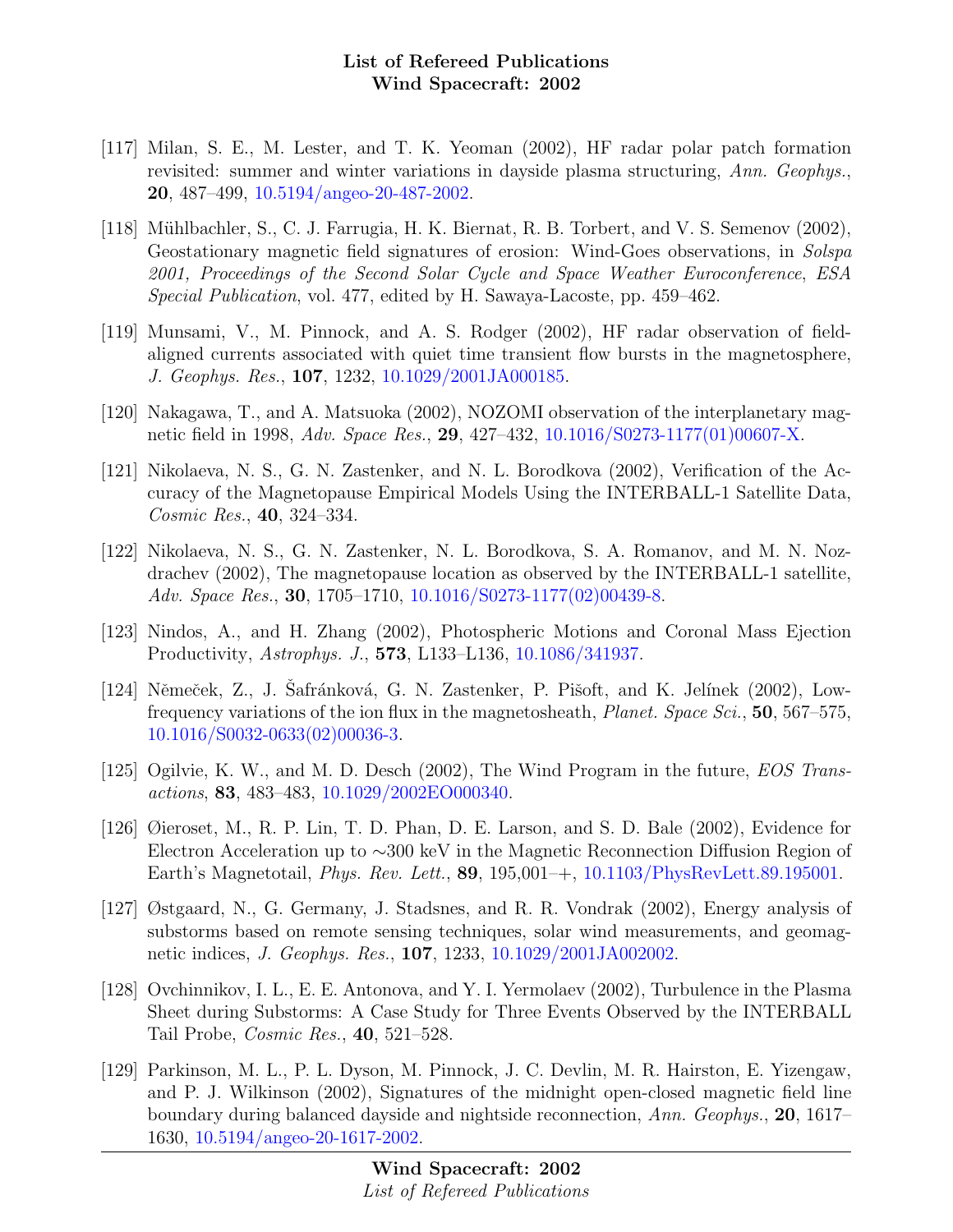- [130] Parks, G. K., L. J. Chen, M. Fillingim, R. P. Lin, D. Larson, and M. McCarthy (2002), A new framework for studying the relationship of aurora and plasma sheet dynamics, J. Atmos. Solar-Terr. Phys., **64**,  $115-124$ ,  $10.1016/S1364-6826(01)00078-5$ .
- [131] Petrukovich, A. A. (2002), The magnetotail dynamics before a substorm, Adv. Space Res., 30, 1801–1804, [10.1016/S0273-1177\(02\)00452-0.](http://dx.doi.org/10.1016/S0273-1177(02)00452-0)
- [132] Petrukovich, A. A., and Y. I. Yermolaev (2002), Interball-tail observations of vertical plasma motions in the magnetotail, Ann. Geophys., 20, 321–327, [10.5194/angeo-20-321-](http://dx.doi.org/10.5194/angeo-20-321-2002) [2002.](http://dx.doi.org/10.5194/angeo-20-321-2002)
- [133] Pick, M., D. Maia, S. J. Wang, A. Lecacheux, and S. E. Hawkins, III (2002), Solar origin of near-relativistic impulsive electron events, in Solar Variability: From Core to Outer Frontiers, ESA Special Publication, vol. 506, edited by A. Wilson, pp. 249–252.
- [134] Pilipenko, V. A., and M. J. Engebretson (2002), Ground images at high latitudes of ULF wave processes in the outer magnetosphere, J. Atmos. Solar-Terr. Phys., 64, 183–201, [10.1016/S1364-6826\(01\)00083-9.](http://dx.doi.org/10.1016/S1364-6826(01)00083-9)
- [135] Pisarenko, N. F., E. Y. Budnik, Y. I. Yermolaev, I. P. Kirpichev, V. N. Lutsenko, E. I. Morozova, and E. E. Antonova (2002), The ion differential spectra in outer boundary of the ring current: November 17, 1995 case study, J. Atmos. Solar-Terr. Phys., 64, 573–583, [10.1016/S1364-6826\(02\)00015-9.](http://dx.doi.org/10.1016/S1364-6826(02)00015-9)
- [136] Pissarenko, N. F., I. P. Kirpichev, V. N. Lutsenko, E. Y. Budnik, E. I. Morozova, and E. E. Antonova (2002), The Structure of Ion Spectra in Outer Regions of the Ring Current: The November 13, 1995 Event, Cosmic Res., 40, 15–24.
- [137] Ponomarenko, P. V., B. J. Fraser, F. W. Menk, S. T. Ables, and R. J. Morris (2002), Cusp-latitude Pc3 spectra: band-limited and power-law components, Ann. Geophys., 20, 1539–1551, [10.5194/angeo-20-1539-2002.](http://dx.doi.org/10.5194/angeo-20-1539-2002)
- [138] Popielawska, B., I. Sandahl, V. A. Styazhkin, H. Stenuit, and A. V. Zakharov (2002), Magnetopause poleward of the cusp: Comparison of plasma and magnetic signature of the boundary for southward and northward directed interplanetary magnetic field, Adv. Space Res., 30, 2799–2808, [10.1016/S0273-1177\(02\)80416-1.](http://dx.doi.org/10.1016/S0273-1177(02)80416-1)
- [139] Posner, A., N. A. Schwadron, T. H. Zurbuchen, J. U. Kozyra, M. W. Liemohn, and G. Gloeckler (2002), Association of Low-Charge-State Heavy Ions up to 200  $R_e$  upstream of the Earth's bow shock with geomagnetic disturbances, Geophys. Res. Lett., 29, 1099, [10.1029/2001GL013449.](http://dx.doi.org/10.1029/2001GL013449)
- [140] Price, P. A., E. Berger, S. R. Kulkarni, S. G. Djorgovski, D. W. Fox, A. Mahabal, K. Hurley, J. S. Bloom, D. A. Frail, T. J. Galama, F. A. Harrison, G. Morrison, D. E. Reichart, S. A. Yost, R. Sari, T. S. Axelrod, T. Cline, S. Golenetskii, E. Mazets, B. P. Schmidt, and J. Trombka (2002), The Unusually Long Duration Gamma-Ray Burst GRB 000911: Discovery of the Afterglow and Host Galaxy, Astrophys. J., **573**, 85–91, [10.1086/340585.](http://dx.doi.org/10.1086/340585)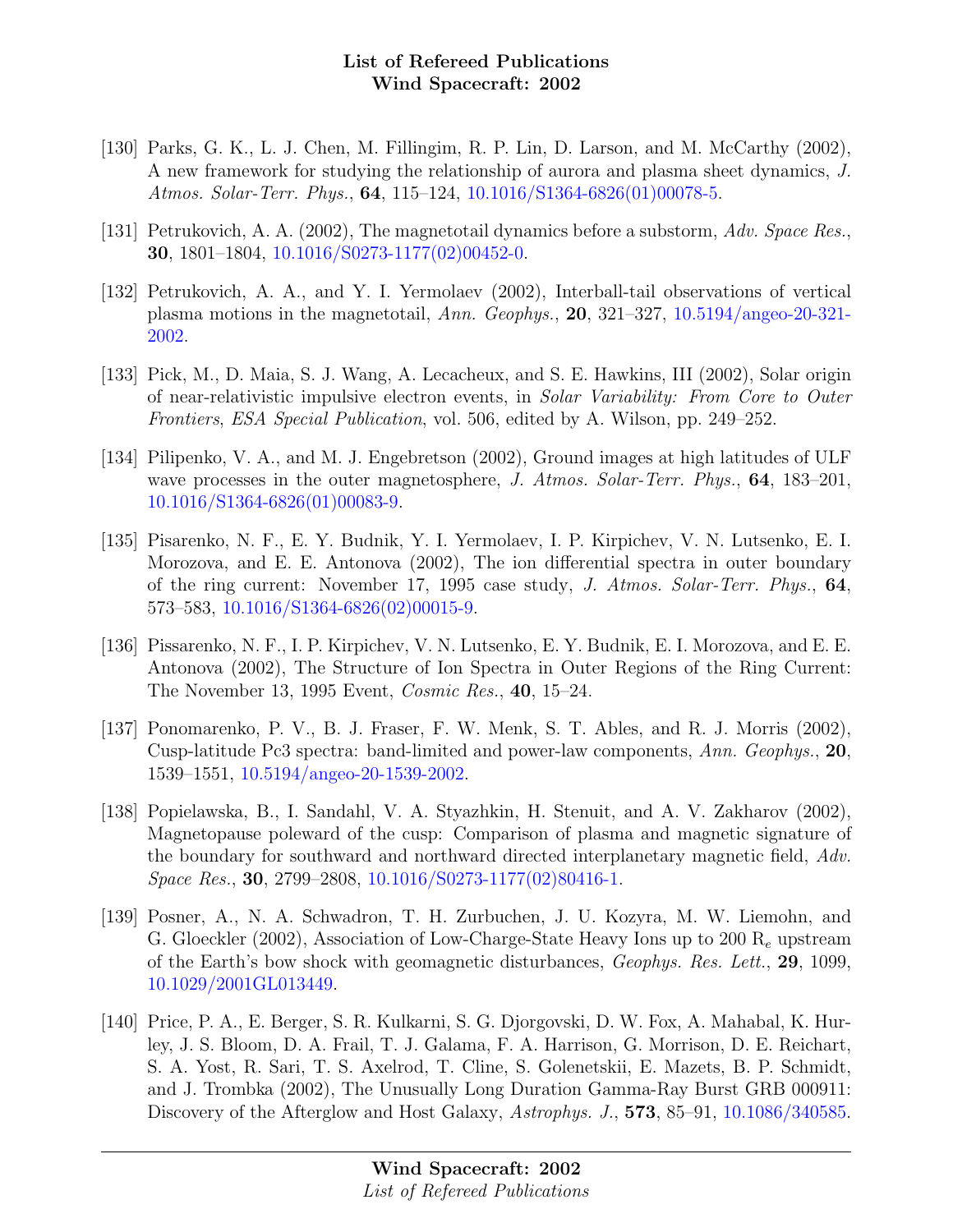- [141] Prikryl, P., G. Provan, K. A. McWilliams, and T. K. Yeoman (2002), Ionospheric cusp flows pulsed by solar wind Alfvén waves, Ann. Geophys.,  $20$ , 161–174, [10.5194/angeo-20-](http://dx.doi.org/10.5194/angeo-20-161-2002) [161-2002.](http://dx.doi.org/10.5194/angeo-20-161-2002)
- [142] Provan, G., T. K. Yeoman, S. E. Milan, J. M. Ruohoniemi, and R. Barnes (2002), An assessment of the "map-potential" and "beam-swinging" techniques for measuring the ionospheric convection pattern using data from the SuperDARN radars, Ann. Geophys., 20, 191–202, [10.5194/angeo-20-191-2002.](http://dx.doi.org/10.5194/angeo-20-191-2002)
- [143] Provan, G., S. E. Milan, M. Lester, T. K. Yeoman, and H. Khan (2002), Simultaneous observations of the ionospheric footprint of flux transfer events and dispersed ion signatures, Ann. Geophys., 20, 281–287, [10.5194/angeo-20-281-2002.](http://dx.doi.org/10.5194/angeo-20-281-2002)
- [144] Provan, G., T. K. Yeoman, M. Lester, and S. E. Milan (2002), A multi-instrument approach to mapping the global dayside merging rate,  $Ann. Geophys.$ , **20**, 1905–1920, [10.5194/angeo-20-1905-2002.](http://dx.doi.org/10.5194/angeo-20-1905-2002)
- [145] Pryse, S. E., A. M. Smith, L. Kersley, and I. W. McCrea (2002), EISCAT Svalbard radar observations of ionospheric signatures of magnetopause reconnection during a changing IMF Bz polarity, Ann. Geophys., 20, 477–486, [10.5194/angeo-20-477-2002.](http://dx.doi.org/10.5194/angeo-20-477-2002)
- [146] Raj, A., T. Phan, R. P. Lin, and V. Angelopoulos (2002), Wind survey of high-speed bulk flows and field-aligned beams in the near-Earth plasma sheet, J. Geophys. Res., 107, 1419, [10.1029/2001JA007547.](http://dx.doi.org/10.1029/2001JA007547)
- [147] Rajaram, G., T. Arun, and A. Dhar (2002), Diagnostics of magnetosphere-ionosphere coupling over Indian Antarctic station Maitri, from magnetometer and riometer observations during the optical auroral event of 4-5 March 1999, Adv. Space Res., 30, 2195–2201, [10.1016/S0273-1177\(02\)80220-4.](http://dx.doi.org/10.1016/S0273-1177(02)80220-4)
- [148] Raymond, J. C. (2002), Spectroscopic diagnostics of CME material, in From Solar Min to Max: Half a Solar Cycle with SOHO, ESA Special Publication, vol. 508, edited by A. Wilson, pp. 421–430.
- [149] Reames, D. V., and C. K. Ng (2002), Angular Distributions of Fe/O from Wind: New Insight into Solar Energetic Particle Transport, Astrophys. J., 577, L59–L62, [10.1086/344146.](http://dx.doi.org/10.1086/344146)
- [150] Reames, D. V., and A. J. Tylka (2002), Energetic Particle Abundances as Probes of an Interplanetary Shock Wave, Astrophys. J., 575, L37–L39, [10.1086/342529.](http://dx.doi.org/10.1086/342529)
- [151] Richardson, I. G., H. V. Cane, and E. W. Cliver (2002), Sources of geomagnetic activity during nearly three solar cycles (1972-2000), J. Geophys. Res., 107, 1187, [10.1029/2001JA000504.](http://dx.doi.org/10.1029/2001JA000504)
- [152] Richardson, I. G., E. W. Cliver, and H. V. Cane (2002), Long-term trends in interplanetary magnetic field strength and solar wind structure during the twentieth century, J. Geophys. Res., 107, 1304, [10.1029/2001JA000507.](http://dx.doi.org/10.1029/2001JA000507)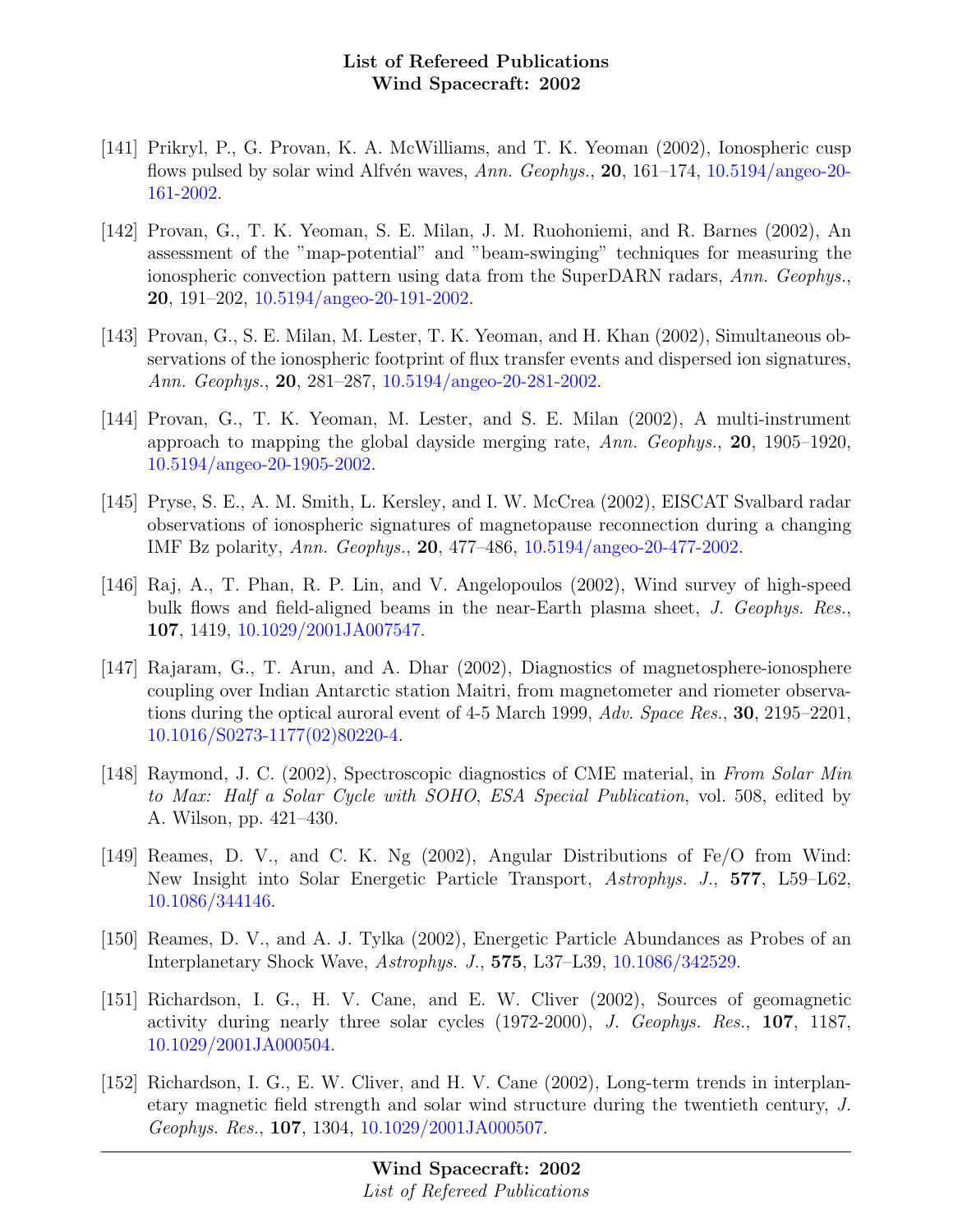- [153] Richardson, J. D., K. I. Paularena, C. Wang, and L. F. Burlaga (2002), The life of a CME and the development of a MIR: From the Sun to 58 AU, *J. Geophys. Res.*, **107**, 1041, [10.1029/2001JA000175.](http://dx.doi.org/10.1029/2001JA000175)
- [154] Robinson, I. M., and G. M. Simnett (2002), Energetic electrons from the corona of a quiescent Sun, in Solspa 2001, Proceedings of the Second Solar Cycle and Space Weather Euroconference, ESA Special Publication, vol. 477, edited by H. Sawaya-Lacoste, pp. 301– 304.
- [155] Robinson, I. M., and G. M. Simnett (2002), The release of near-relativistic electrons from the Sun, J. Geophys. Res., 107, 1191, [10.1029/2001JA000305.](http://dx.doi.org/10.1029/2001JA000305)
- [156] Robinson, I. M., and G. M. Simnett (2002), Correction to "The release of near-relativistic electrons from the Sun" by I. M. Robinson and G. M. Simnett, J. Geophys. Res., 107, 1436, [10.1029/2002JA009723.](http://dx.doi.org/10.1029/2002JA009723)
- [157] Rodriguez, P., E. J. Kennedy, P. Kossey, M. McCarrick, M. L. Kaiser, J.-L. Bougeret, and Y. V. Tokarev (2002), Lunar Radar Cross Section at Low Frequency, in The Moon Beyond 2002: Next Steps in Lunar Science and Exploration, pp. 52–+.
- [158] Ruohoniemi, J. M., S. G. Shepherd, and R. A. Greenwald (2002), The response of the high-latitude ionosphere to IMF variations, J. Atmos. Solar-Terr. Phys., **64**, 159–171, [10.1016/S1364-6826\(01\)00081-5.](http://dx.doi.org/10.1016/S1364-6826(01)00081-5)
- [159] Safargaleev, V., J. Kangas, A. Kozlovsky, and A. Vasilyev (2002), Bursts of ULF noise excited by sudden changes of solar wind  $A$  href="1751.htm"; dynamic pressure $A$ ; Ann. Geophys., 20, 1751–1761, [10.5194/angeo-20-1751-2002.](http://dx.doi.org/10.5194/angeo-20-1751-2002)
- [160] Safránková, J., L. Přech, Z. Němeček, and J.-A. Sauvaud (2002), Density profile in the magnetosheath adjacent to the magnetopause, Adv. Space Res., 30, 1693–1703.
- [161] Safránková, J., L. Přech, Z. Němeček, and D. Sibeck (2002), The structure of hot flow anomalies in the magnetosheath, Adv. Space Res., 30, 2737–2744.
- [162] Safránková, J., J. Měrka, and Z. Němeček (2002), Plasma flow across the cuspmagnetosheath boundary under northward IMF, Adv. Space Res., 30, 2787–2792.
- [163] Safránková, J., Z. Němeček, S. Dusík, L. Přech, D. G. Sibeck, and N. N. Borodkova (2002), The magnetopause shape and location: a comparison of the Interball and Geotail observations with models, Ann. Geophys., 20, 301–309, [10.5194/angeo-20-301-2002.](http://dx.doi.org/10.5194/angeo-20-301-2002)
- [164] Sandholt, P. E., and C. J. Farrugia (2002), Monitoring magnetosheath-magnetosphere interconnection topology from the aurora, Ann. Geophys., 20, 629–637, [10.5194/angeo-](http://dx.doi.org/10.5194/angeo-20-629-2002)[20-629-2002.](http://dx.doi.org/10.5194/angeo-20-629-2002)
- [165] Sandholt, P. E., W. F. Denig, C. J. Farrugia, B. Lybekk, and E. Trondsen (2002), Auroral structure at the cusp equatorward boundary: Relationship with the electron edge of low-latitude boundary layer precipitation, J. Geophys. Res., 107, 1235, [10.1029/2001JA005081.](http://dx.doi.org/10.1029/2001JA005081)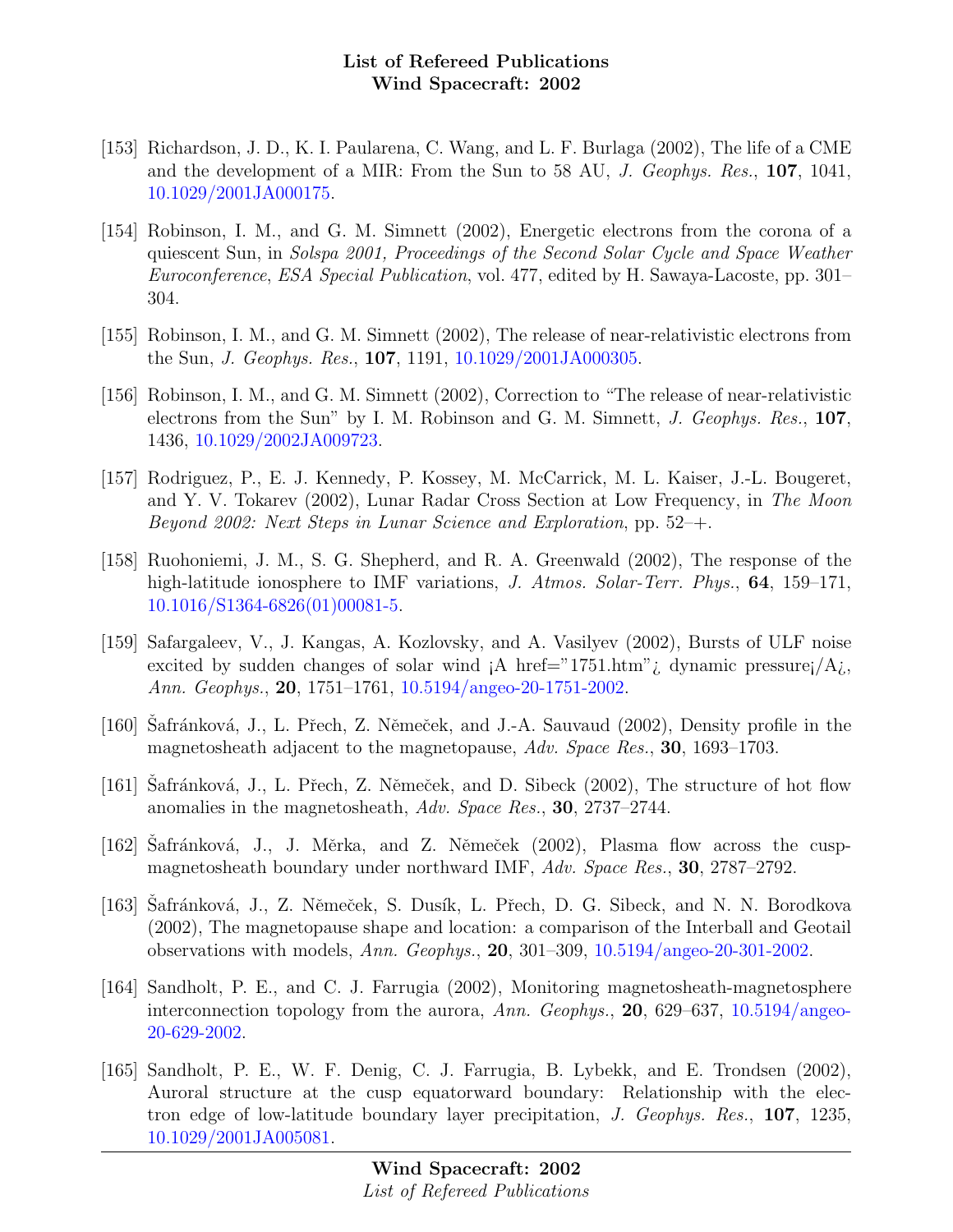- [166] Sandholt, P. E., C. J. Farrugia, M. Lester, S. Cowley, S. Milan, W. F. Denig, B. Lybekk, E. Trondsen, and V. Vorobjev (2002), Multistage substorm expansion: Auroral dynamics in relation to plasma sheet particle injection, precipitation, and plasma convection, J. Geophys. Res., 107, 1342, [10.1029/2001JA900116.](http://dx.doi.org/10.1029/2001JA900116)
- [167] Sandholt, P. E., C. J. Farrugia, J. Moen, and W. F. Denig (2002), The cusp in rapid transition, J. Geophys. Res., 107, 1427, [10.1029/2001JA009214.](http://dx.doi.org/10.1029/2001JA009214)
- [168] Saul, L., E. Moebius, Y. Litvinenko, H. Kucharek, B. Klecker, H. Grunwaldt, C. Smith, and R. Lepping (2002), A Comparison of Suprathermal Pickup Ion Tails with Solar Wind Conditions at 1AU, in 34th COSPAR Scientific Assembly, vol. 34.
- [169] Senior, C., J.-C. Cerisier, F. Rich, M. Lester, and G. K. Parks (2002), Strong sunward propagating flow bursts in the night sector during quiet solar wind conditions: Super-DARN and satellite observations, Ann. Geophys., 20, 771–779, [10.5194/angeo-20-771-](http://dx.doi.org/10.5194/angeo-20-771-2002) [2002.](http://dx.doi.org/10.5194/angeo-20-771-2002)
- [170] Shao, X., P. N. Guzdar, G. M. Milikh, K. Papadopoulos, C. C. Goodrich, A. Sharma, M. J. Wiltberger, and J. G. Lyon (2002), Comparing ground magnetic field perturbations from global MHD simulations with magnetometer data for the 10 January 1997 magnetic storm event, J. Geophys. Res., 107, 1177, [10.1029/2000JA000445.](http://dx.doi.org/10.1029/2000JA000445)
- [171] Shevyrev, N. N., G. N. Zastenker, J. Safrankova, Z. Nemecek, M. Gaiosh, and J. D. Richardson (2002), Large and Fast Variations of Parameters in the Magnetosheath: 3. Amplitudes and Transverse Profiles of Low and High Frequency Variations of the Plasma and Magnetic Field, Cosmic Res., 40, 335–346.
- [172] Shimazu, H., and M. Vandas (2002), A self-similar solution of expanding cylindrical flux ropes for any polytropic index value, Earth, Planets, and Space, 54, 783–790.
- [173] Shue, J.-H., and P. Song (2002), The location and shape of the magnetopause, Planet. Space Sci., 50, 549–558, [10.1016/S0032-0633\(02\)00034-X.](http://dx.doi.org/10.1016/S0032-0633(02)00034-X)
- [174] Shue, J.-H., P. T. Newell, K. Liou, C.-I. Meng, Y. Kamide, and R. P. Lepping (2002), Two-component auroras, Geophys. Res. Lett., 29, 1379, [10.1029/2002GL014657.](http://dx.doi.org/10.1029/2002GL014657)
- [175] Shue, J.-H., P. T. Newell, K. Liou, and C.-I. Meng (2002), Solar wind density and velocity control of auroral brightness under normal interplanetary magnetic field conditions, J. Geophys. Res., 107, 1428, [10.1029/2001JA009138.](http://dx.doi.org/10.1029/2001JA009138)
- [176] Sibeck, D. G., T.-D. Phan, R. Lin, R. P. Lepping, and A. Szabo (2002), Wind observations of foreshock cavities: A case study, J. Geophys. Res., 107, 1271, [10.1029/2001JA007539.](http://dx.doi.org/10.1029/2001JA007539)
- [177] Simnett, G. M., E. C. Roelof, and D. K. Haggerty (2002), The phase of energetic particle acceleration for events associated with coronal mass ejections, in Solspa 2001, Proceedings of the Second Solar Cycle and Space Weather Euroconference, ESA Special Publication, vol. 477, edited by H. Sawaya-Lacoste, pp. 19–26.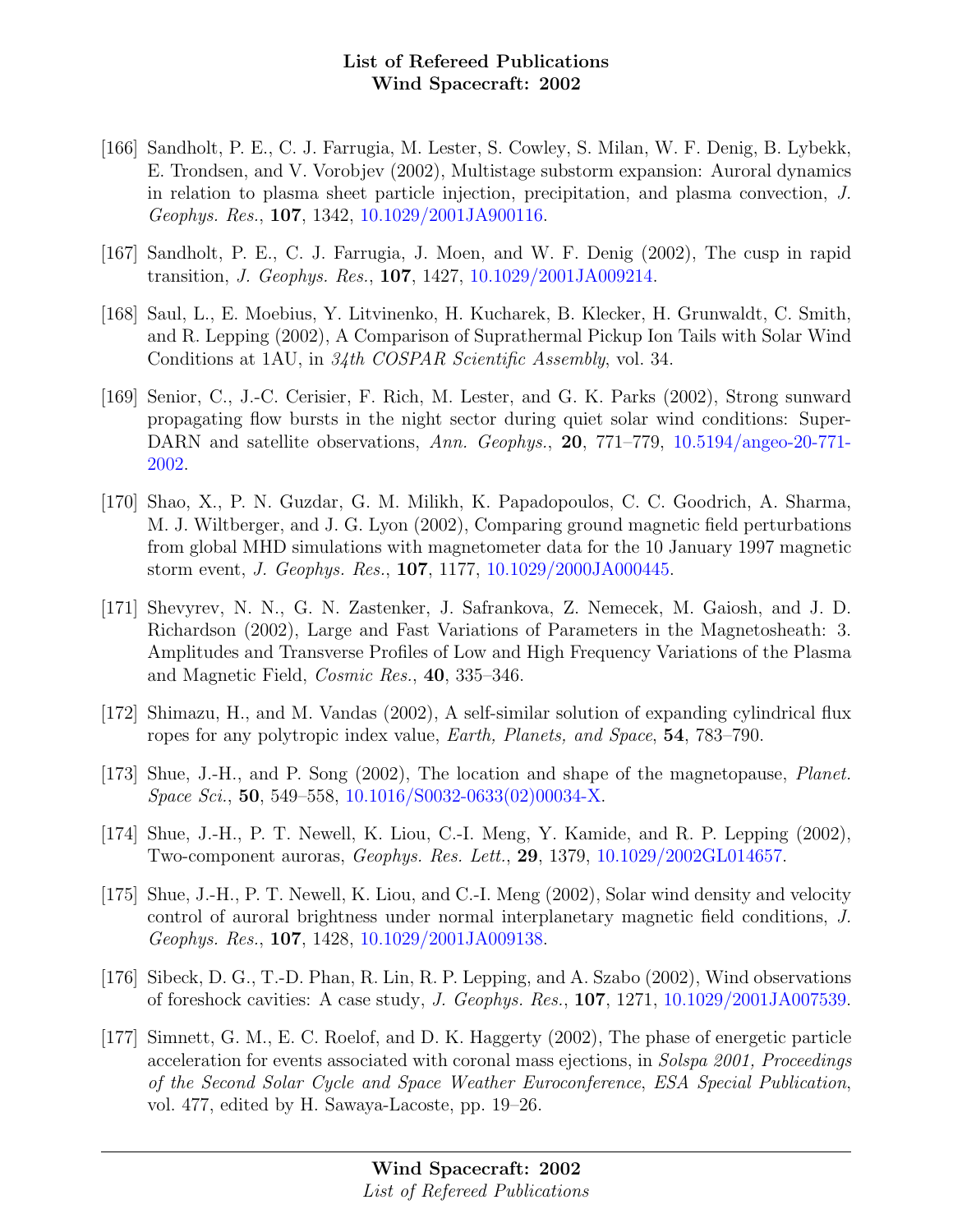- [178] Smith, D. A., A. Levine, H. Bradt, K. Hurley, M. Feroci, P. Butterworth, S. Golenetskii, G. Pendleton, and S. Phengchamnan (2002), X-Ray Light Curves of Gamma-Ray Bursts Detected with the All-Sky Monitor on RXTE, Astrophys. J. Suppl., 141, 415–428, [10.1086/340328.](http://dx.doi.org/10.1086/340328)
- [179] Song, P., and C. T. Russell (2002), Flow in the magnetosheath: the legacy of John Spreiter, Planet. Space Sci., 50, 447–460, [10.1016/S0032-0633\(02\)00025-9.](http://dx.doi.org/10.1016/S0032-0633(02)00025-9)
- [180] Stenuit, H., M. Fujimoto, S. A. Fuselier, J.-A. Sauvaud, S. Wing, A. Fedorov, E. Budnik, S. P. Savin, K. J. Trattner, V. Angelopoulos, J. Bonnell, T. D. Phan, T. Mukai, and A. Pedersen (2002), Multispacecraft study on the dynamics of the dusk-flank magnetosphere under northward IMF: 10-11 January 1997, J. Geophys. Res., 107, 1333, [10.1029/2002JA009246.](http://dx.doi.org/10.1029/2002JA009246)
- [181] Tanskanen, E., H. E. J. Koskinen, T. I. Pulkkinen, J. A. Slavin, and K. Ogilvie (2002), Dissipation to the joule heating: Isolated and stormtime substorms, Adv. Space Res., 30, 2305–2311, [10.1016/S0273-1177\(02\)80254-X.](http://dx.doi.org/10.1016/S0273-1177(02)80254-X)
- [182] Tanskanen, E., T. I. Pulkkinen, H. E. J. Koskinen, and J. A. Slavin (2002), Substorm energy budget during low and high solar activity: 1997 and 1999 compared, J. Geophys. Res., 107, 1086, [10.1029/2001JA900153.](http://dx.doi.org/10.1029/2001JA900153)
- [183] Temerin, M., and X. Li (2002), A new model for the prediction of Dst on the basis of the solar wind, J. Geophys. Res., 107, 1472, [10.1029/2001JA007532.](http://dx.doi.org/10.1029/2001JA007532)
- [184] Tkachenko, A. Y., O. V. Terekhov, R. A. Sunyaev, A. V. Kuznetsov, C. Barat, J.-P. Dezalay, and G. Vedrenne (2002), A Catalog of Cosmic Gamma-Ray Bursts Detected by the PHEBUS Instrument on the Granat Observatory: October 1994-December 1996, Astron. Lett., 28, 353–365, [10.1134/1.1484135.](http://dx.doi.org/10.1134/1.1484135)
- [185] Torsti, J., L. Kocharov, J. Laivola, S. Pohjolainen, S. P. Plunkett, B. J. Thompson, M. L. Kaiser, and M. J. Reiner (2002), Solar particle events with helium-over-hydrogen enhancement in the energy range up to 100 MeV nucl<sup>-1</sup>, Solar Phys., 205, 123–147.
- [186] Torsti, J., L. Kocharov, J. Laivola, N. Lehtinen, M. L. Kaiser, and M. J. Reiner (2002), Solar Particle Event with Exceptionally High <sup>3</sup>He Enhancement in the Energy Range up to 50 MeV Nucleon<sup>-1</sup>, Astrophys. J., 573, L59–L63, [10.1086/341936.](http://dx.doi.org/10.1086/341936)
- [187] Troshichev, O. A., and R. Y. Lukianova (2002), Relation of PC index to the solar wind parameters and substorm activity in time of magnetic storms, J. Atmos. Solar-Terr. *Phys.*, **64**, 585–591, [10.1016/S1364-6826\(02\)00016-0.](http://dx.doi.org/10.1016/S1364-6826(02)00016-0)
- [188] Tylka, A. J., P. R. Boberg, C. M. S. Cohen, W. F. Dietrich, C. G. Maclennan, G. M. Mason, C. K. Ng, and D. V. Reames (2002), Flare- and Shock-accelerated Energetic Particles in the Solar Events of 2001 April 14 and 15, Astrophys. J., 581, L119–L123, [10.1086/346033.](http://dx.doi.org/10.1086/346033)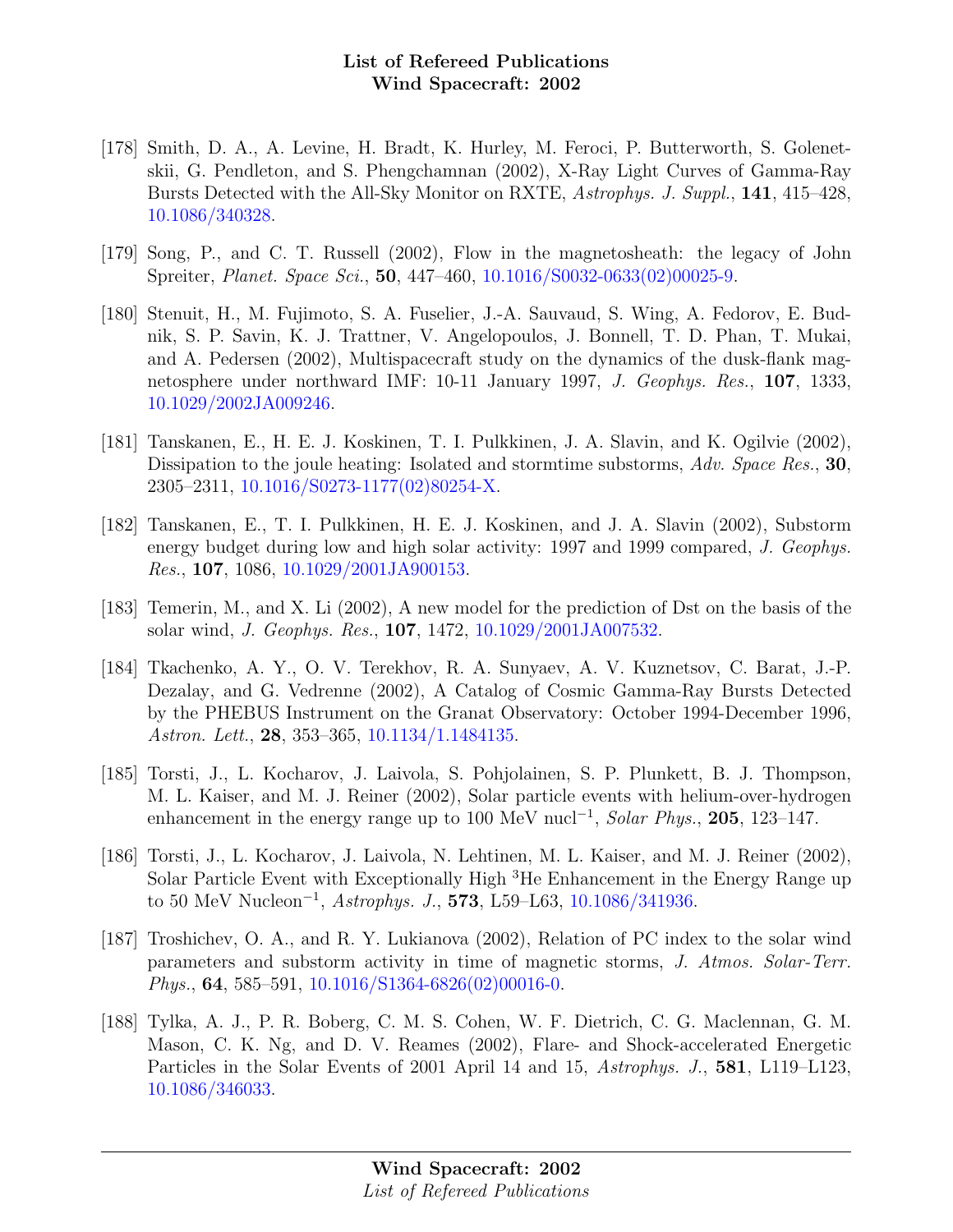- [189] van der Holst, B., L. van Driel-Gesztelyi, and S. Poedts (2002), CME shock warps coronal streamer - observation and MHD simulation, in Solar Variability: From Core to Outer Frontiers, ESA Special Publication, vol. 506, edited by A. Wilson, pp. 71–74.
- [190] van Driel-Gesztelyi, L., B. Schmieder, and T. Baranyi (2002), Evolution of the source region of the interplanetary magnetic cloud of 18-20 Oct. 1995, Adv. Space Res., 29, 1489–1492, [10.1016/S0273-1177\(02\)00216-8.](http://dx.doi.org/10.1016/S0273-1177(02)00216-8)
- [191] Vilmer, N., S. Krucker, R. P. Lin, and The Rhessi Team (2002), Hard x-ray and Metric/Decimetric Radio Observations of the 20 February 2002 Solar Flare, Solar Phys., 210, 261–272, [10.1023/A:1022492414597.](http://dx.doi.org/10.1023/A:1022492414597)
- [192] Vontrat-Reberac, A., J.-C. Cerisier, N. Sato, and M. Lester (2002), Noon ionospheric signatures of a sudden commencement following a solar wind pressure pulse, Ann. Geophys., 20, 639–645, [10.5194/angeo-20-639-2002.](http://dx.doi.org/10.5194/angeo-20-639-2002)
- [193] Vršnak, B., J. Magdalenić, H. Aurass, and G. Mann (2002), Coronal and interplanetary magnetic fields inferred from band-splitting of type II bursts, in Solar Variability: From Core to Outer Frontiers, ESA Special Publication, vol. 506, edited by A. Wilson, pp. 409–412.
- [194] Wang, Y. M., P. Z. Ye, S. Wang, G. P. Zhou, and J. X. Wang (2002), A statistical study on the geoeffectiveness of Earth-directed coronal mass ejections from March 1997 to December 2000, J. Geophys. Res., 107, 1340, [10.1029/2002JA009244.](http://dx.doi.org/10.1029/2002JA009244)
- [195] Wang, Y. M., S. Wang, and P. Z. Ye (2002), Multiple magnetic clouds in interplanetary space, Solar Phys., 211, 333–344.
- [196] Wanliss, J. A., R. D. Sydora, G. Rostoker, and R. Rankin (2002), Origin of some anisotropic tailward flows in the plasma sheet, Ann. Geophys., 20, 1559–1575, [10.5194/angeo-20-1559-2002.](http://dx.doi.org/10.5194/angeo-20-1559-2002)
- [197] Watkins, N. W. (2002), Scaling in the space climatology of the auroral indices: is SOC the only possible description?, Nonlin. Proc. Geophys., 9, 389–397.
- [198] Weatherwax, A. T., P. H. Yoon, and J. LaBelle (2002), Interpreting observations of MF/HF radio emissions: Unstable wave modes and possibilities to passively diagnose ionospheric densities, J. Geophys. Res., 107, 1213, [10.1029/2001JA000315.](http://dx.doi.org/10.1029/2001JA000315)
- [199] Weimer, D. R., D. M. Ober, N. C. Maynard, W. J. Burke, M. R. Collier, D. J. McComas, N. F. Ness, and C. W. Smith (2002), Variable time delays in the propagation of the interplanetary magnetic field, J. Geophys. Res., 107, 1210, [10.1029/2001JA009102.](http://dx.doi.org/10.1029/2001JA009102)
- [200] Whang, Y. C. (2002), Hall magnetohydrodynamics model of double discontinuities, Phys. Plasmas, 9, 4905–4910, [10.1063/1.1521420.](http://dx.doi.org/10.1063/1.1521420)
- [201] Willson, R. F. (2002), Very-Large-Array Observations of Evolving Type I Noise Storms and Nonthermal Bursts In Association With Flares And Coronal Mass Ejections, Solar Phys., 211, 289–313.